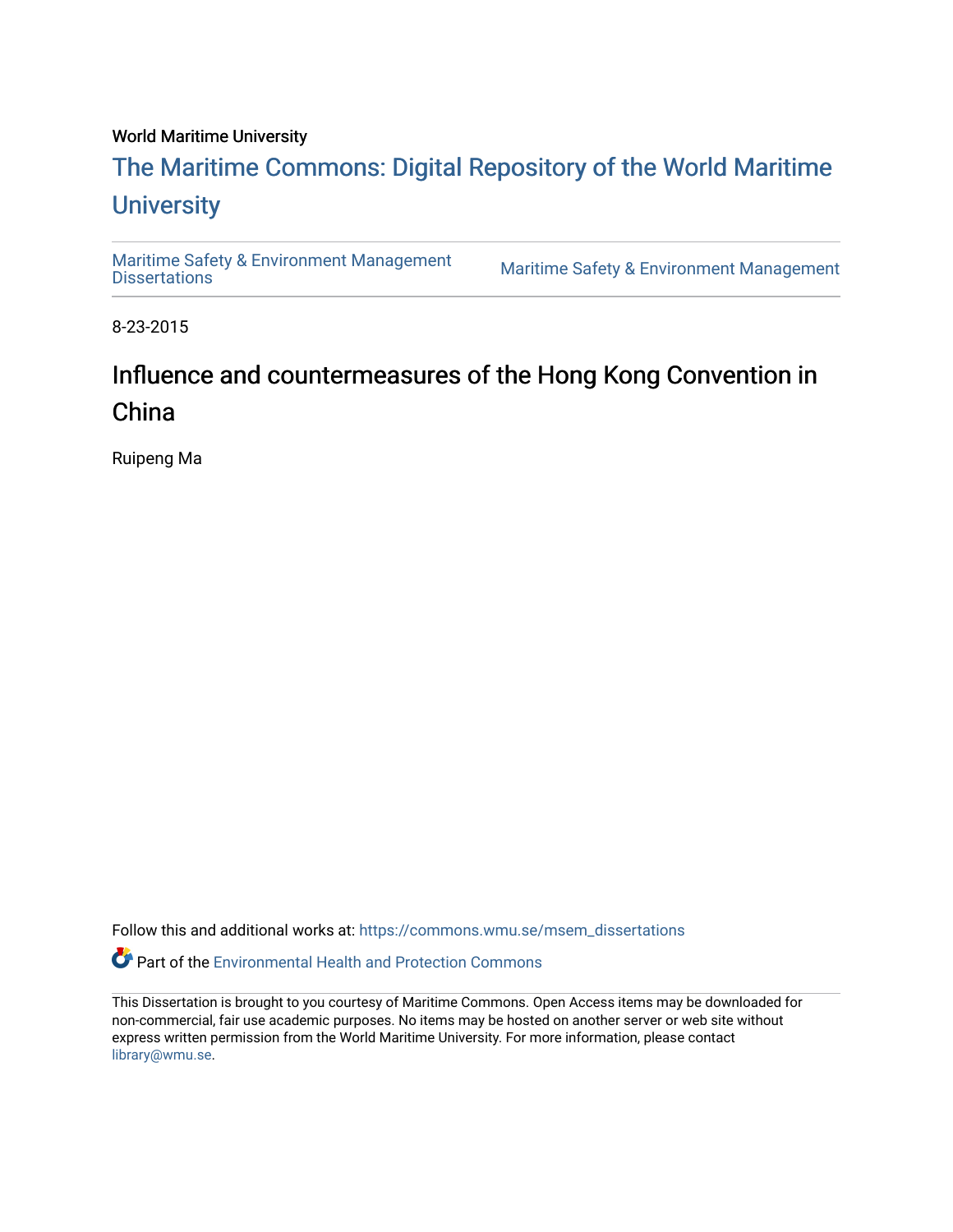### **WORLD MARITIME UNIVERSITY** Dalian, China

# **INFLUENCE AND COUNTERMEASURES OF THE HONGKONG CONVENTION IN CHINA**

By

**MA RUIPENG The People's Republic of China**

A research paper submitted to the World Maritime University in partial Fulfilment of the requirements for the award of the degree of

### **MASTER OF SCIENCE**

**(MARITIME SAFETY AND ENVIRONMENTAL MANAGEMENT)**

2015

Copyright Ma Ruipeng, 2015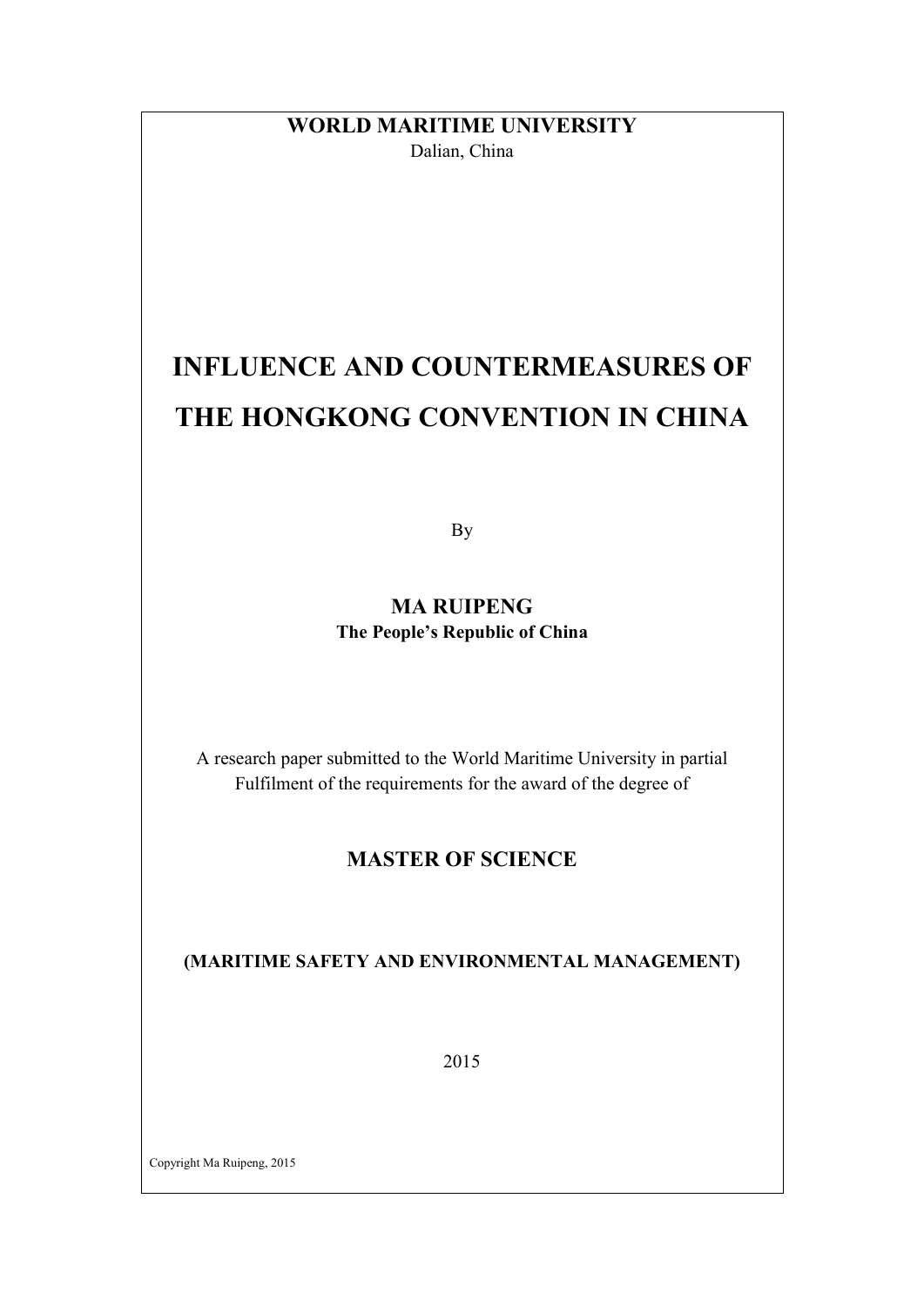#### **DECLARATION**

I certify that all the material in this research paper that is not my own work has been identified, and that no material is included for which a degree has previously been conferred on me.

The contents of this research paper reflect my own personal views, and are not necessarily endorsed by the University.

(Signature): Ma Ruipeng

(Date):  $10^{th}$  July 2015

#### **Supervised by:**

Chen Haiquan

Professor

Dalian Maritime University

Assessor:

Co-assessor: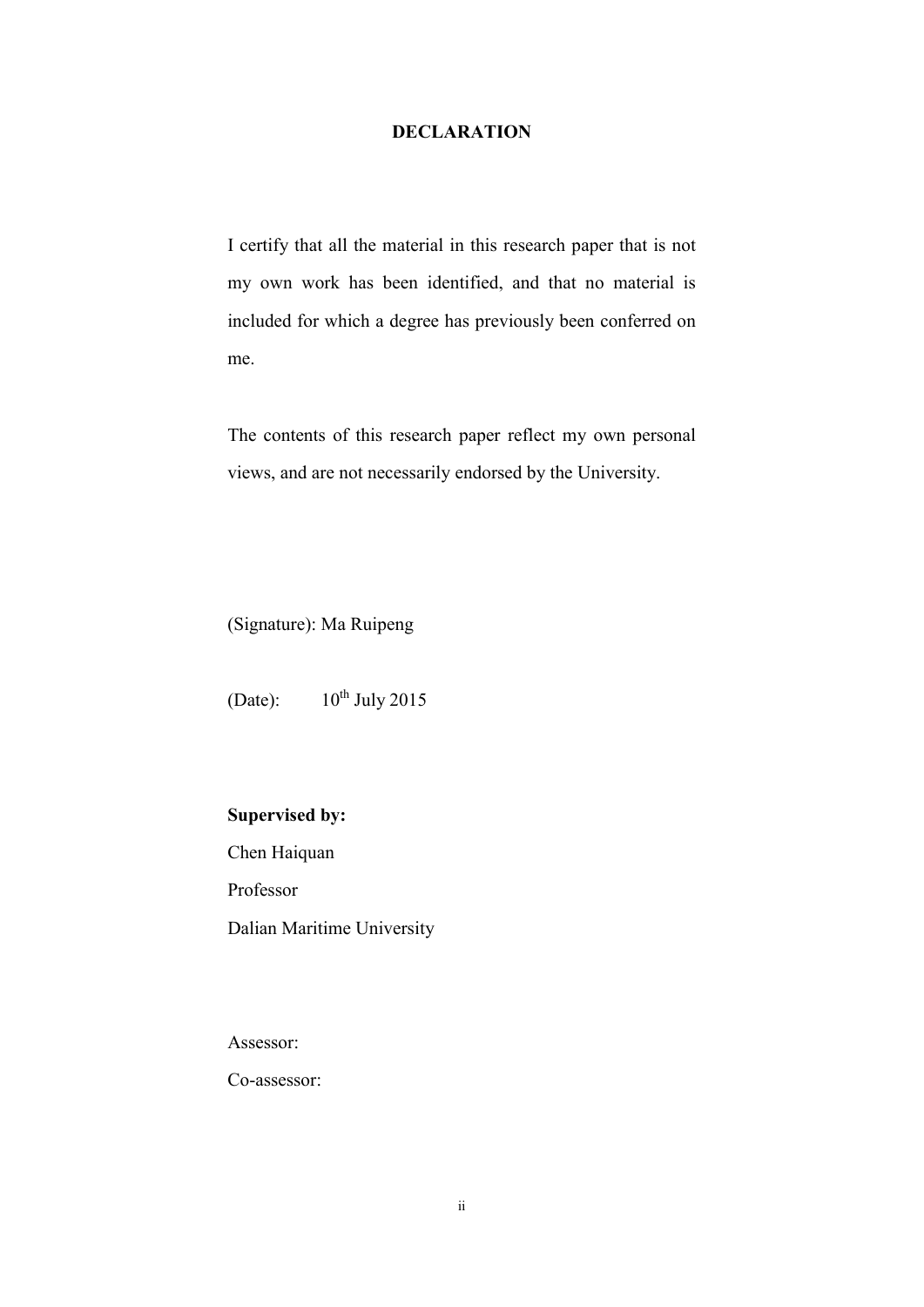#### **ACKNOWLEDGEMENTS**

This thesis is developed as an important part of my studies to apply for the master degree of Maritime Safety and Environmental Management in WMU and DMU. This thesis and my studies would not have been brought to success without the generous and positive help and support of a great many of people and organizations to which I would like to express my pure-hearted gratitude.

First of all, I would like to express my sincere gratitude to Hebei Maritime Safety Administration for giving me this previous opportunity and encouraging me to apply for this degree.

I wish to express my profound thanks to my dissertation supervisor, DMU Professor Chen Haiquan, who gave me invaluable advice and assistance in the writing of my present dissertation.

Thirdly, I would like to express my thanks to all the professors of this programme, because their courses benefit me during my research and the writing of this thesis. Moreover, I learned numerous important knowledge and methods from them. Meanwhile, I want to express my gratitude to all the teachers and professors who provided me with many help during my study and research.

Then, the thanks go to my beloved parents and wife who gave me the encouragement and strength to finish the whole programme.

The last but not least, I would like to express my thanks to all classmates of MSEM 2015 for their company and for sharing views and experiences.

iii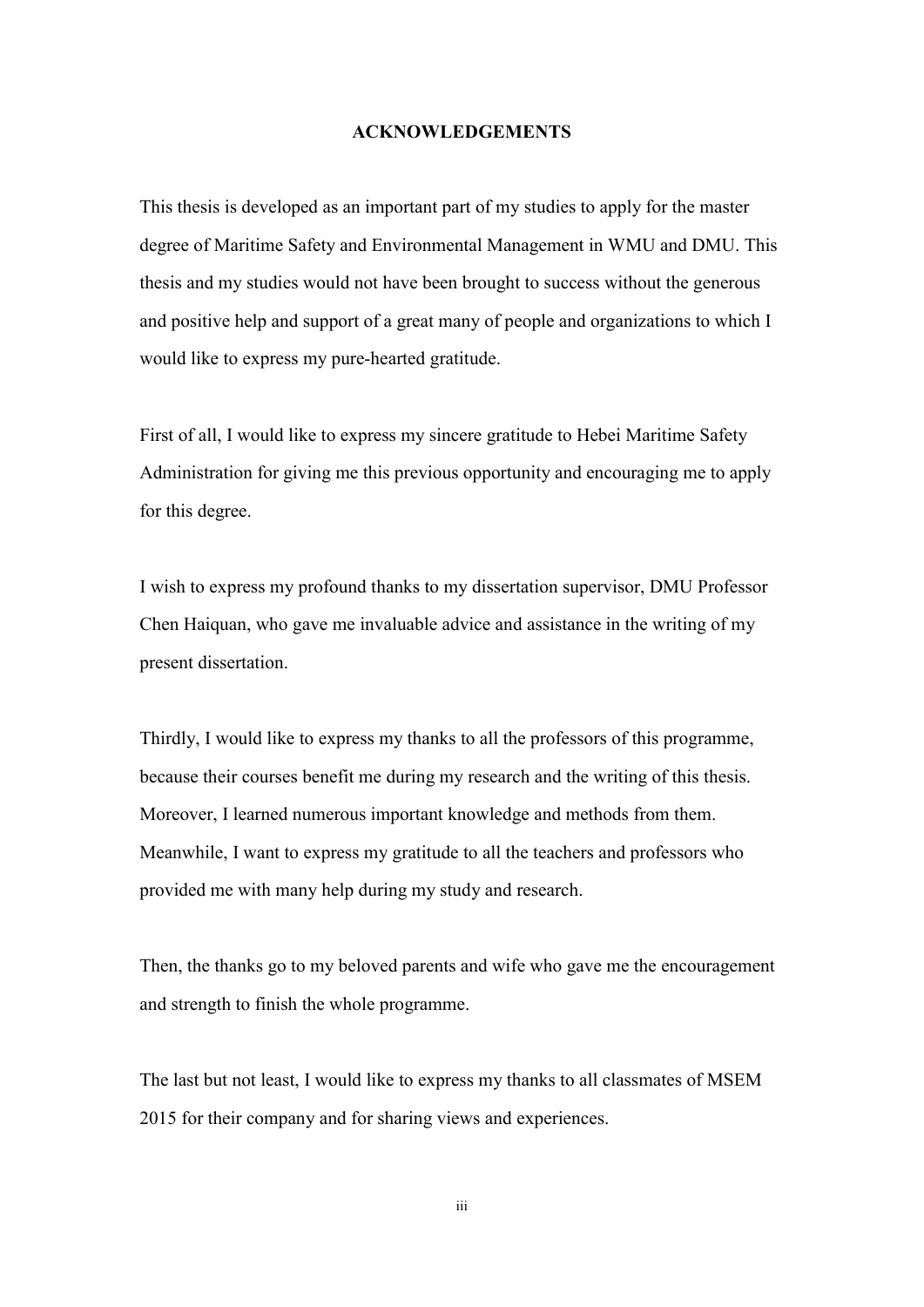#### **ABSTRACT**

# Title of the research paper: **Influence and Countermeasures of the Hong Kong Convention in China**

Degree: **MSc**

The Ship-breaking industry can also be referred to as the ship-recycling industry, which is accompanied by the process of using of the ship, retired and scrapped. After the industrial revolution, with the application of a steam engine and a steel ship, scrapping also emerge as the times require. The ship-recycling is activities that reduce waste pollution to the environment and repeat use of resources and products. The international ship-breaking industry is known as the "ship recycling industry", which is the resource environmental protection industry.

The objective of this study is to analyze the basic situation of Chinese ship-breaking industry and other countries' ship-breaking industry in the world, which help China to find out the problems that existing in ship-breaking industry. Especially since the entry into force of the Hong Kong convention, China faces legal and technical problems and the performance problem of authorities. This convention will play a positive role for the sustainable development of ship recycling industry. However, the Convention had brought great influences on every relative aspect. This involves the shipyard, the competent authority, ship manufacturing, environmental protection departments and other related departments. The author puts forward countermeasures on the basis of comprehensive analysis and combined with the actual case. These countermeasures may effectively promote the ship recycling industry follow the international pace.

**Key Words:** Ship recycling, Ship-breaking, Environmental protection, HK Convention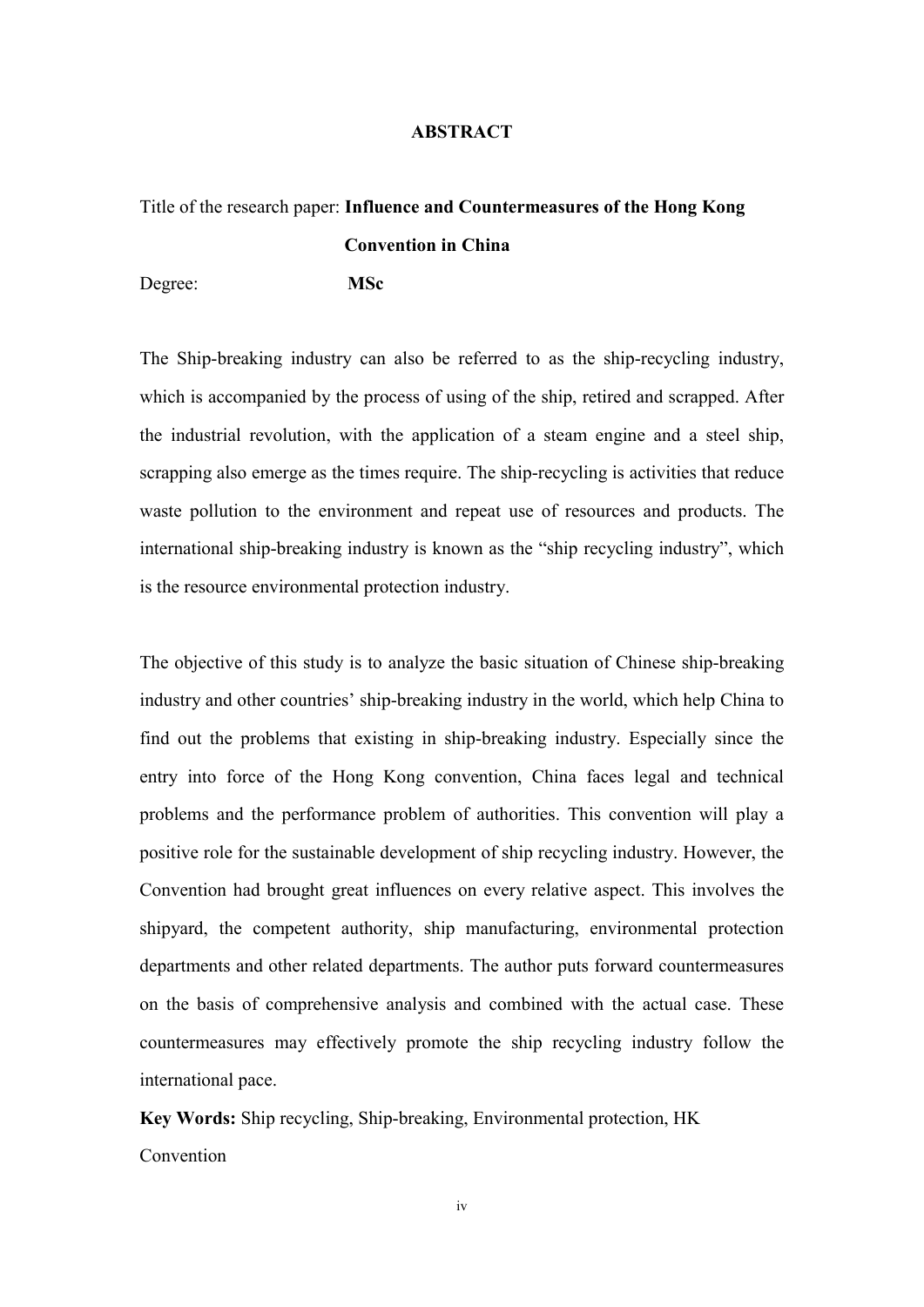#### **TABLE OF CONTENTS**

### **Chapter 1 Introduction**

### **Chapter 2 The Situation of Ship-breaking Industry**

### **Chapter 3 Hong Kong Convention and Related Domestic Legislation**

| 3.1.3 The characteristics and requirements of Hong Kong convention11         |  |
|------------------------------------------------------------------------------|--|
|                                                                              |  |
|                                                                              |  |
|                                                                              |  |
|                                                                              |  |
| $(5)$ The rules of safe and environmentally sound recycling of ships12       |  |
|                                                                              |  |
|                                                                              |  |
|                                                                              |  |
|                                                                              |  |
| 3.2.3 Ship Pollution Prevention and Control of Marine Environment Management |  |
|                                                                              |  |
| 3.2.4 Regulations on Prevention of Environment Pollution by Ship Scraping15  |  |
|                                                                              |  |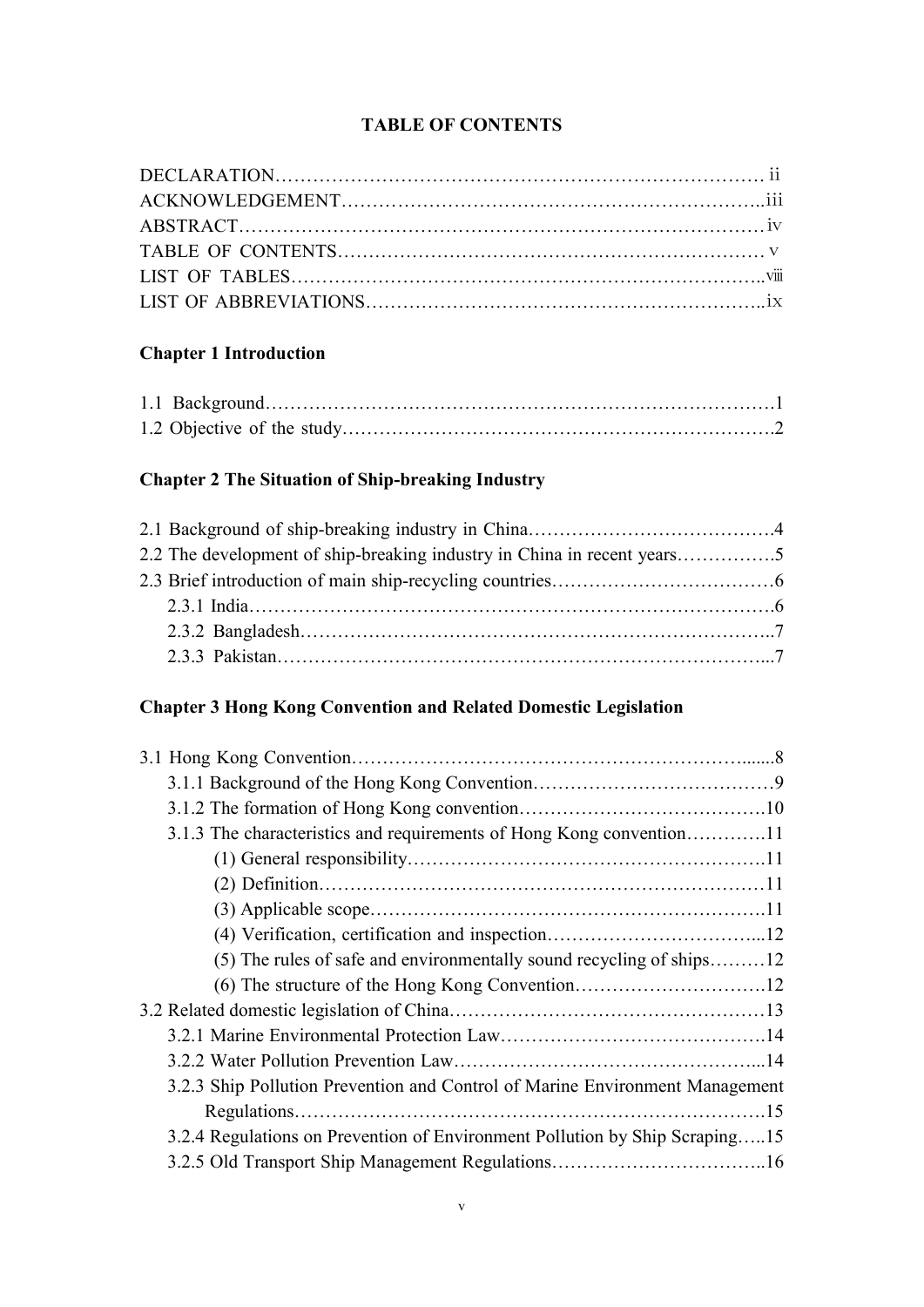# **Chapter 4 Influences of Hong Kong Convention in China**

| 4.1 The requirements of ship management and ship-breaking facilities17            |  |
|-----------------------------------------------------------------------------------|--|
| 4.1.1 The design, construction, operation and maintenance of the ship should meet |  |
|                                                                                   |  |
|                                                                                   |  |
| 4.1.3 Receive routine inspections, illegal investigation and punishment18         |  |
|                                                                                   |  |
| 4.1.5 The implementation of approval mechanism of recycling facilities19          |  |
|                                                                                   |  |
| 4.1.7 Formulate scrapping plans and report the completion of ship breaking        |  |
|                                                                                   |  |
|                                                                                   |  |
|                                                                                   |  |
|                                                                                   |  |
|                                                                                   |  |
|                                                                                   |  |
|                                                                                   |  |
|                                                                                   |  |
|                                                                                   |  |
|                                                                                   |  |
|                                                                                   |  |

### **Chapter 5 Countermeasures to the Influences**

|                                                                                    | .25 |
|------------------------------------------------------------------------------------|-----|
|                                                                                    |     |
|                                                                                    |     |
|                                                                                    |     |
|                                                                                    |     |
|                                                                                    |     |
|                                                                                    |     |
| 5.2.2 Accelerate the pace of structural adjustment, transformation and upgrading   |     |
|                                                                                    |     |
|                                                                                    |     |
|                                                                                    |     |
|                                                                                    |     |
| 5.3.1 Carry out large-scale investigation, research on influence of the entry into |     |
|                                                                                    | .28 |
| 5.3.2 Carry out in-depth study on technical guidelines for the protection of vital |     |
|                                                                                    | .28 |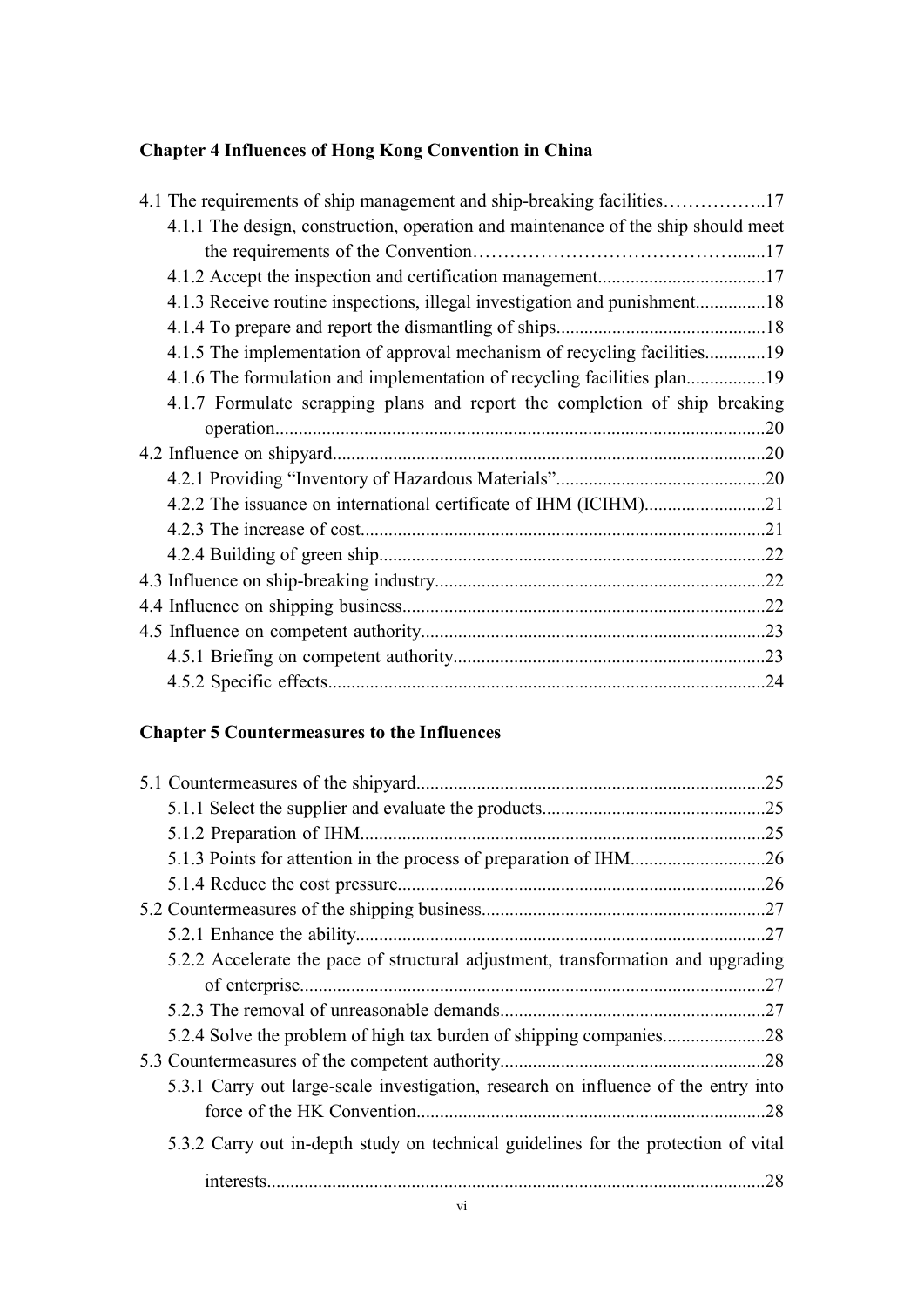| 5.3.3 The introduction of related policies for the development of the ship-breaking |     |
|-------------------------------------------------------------------------------------|-----|
|                                                                                     | .29 |
| 5.3.4 Improve and perfect legal laws and regulations for best performance29         |     |
| 5.3.5 Actively participate in international cooperation and exchange30              |     |
|                                                                                     |     |
|                                                                                     |     |
|                                                                                     |     |
| 5.4.3 Actively participate in international advanced technology31                   |     |
| 5.4.4 Encourage enterprises to meet the requirements of the Convention32            |     |
| 5.4.5 Strengthen the supervision to the final disposal of harmful substances32      |     |

### **Chapter 6 Conclusion**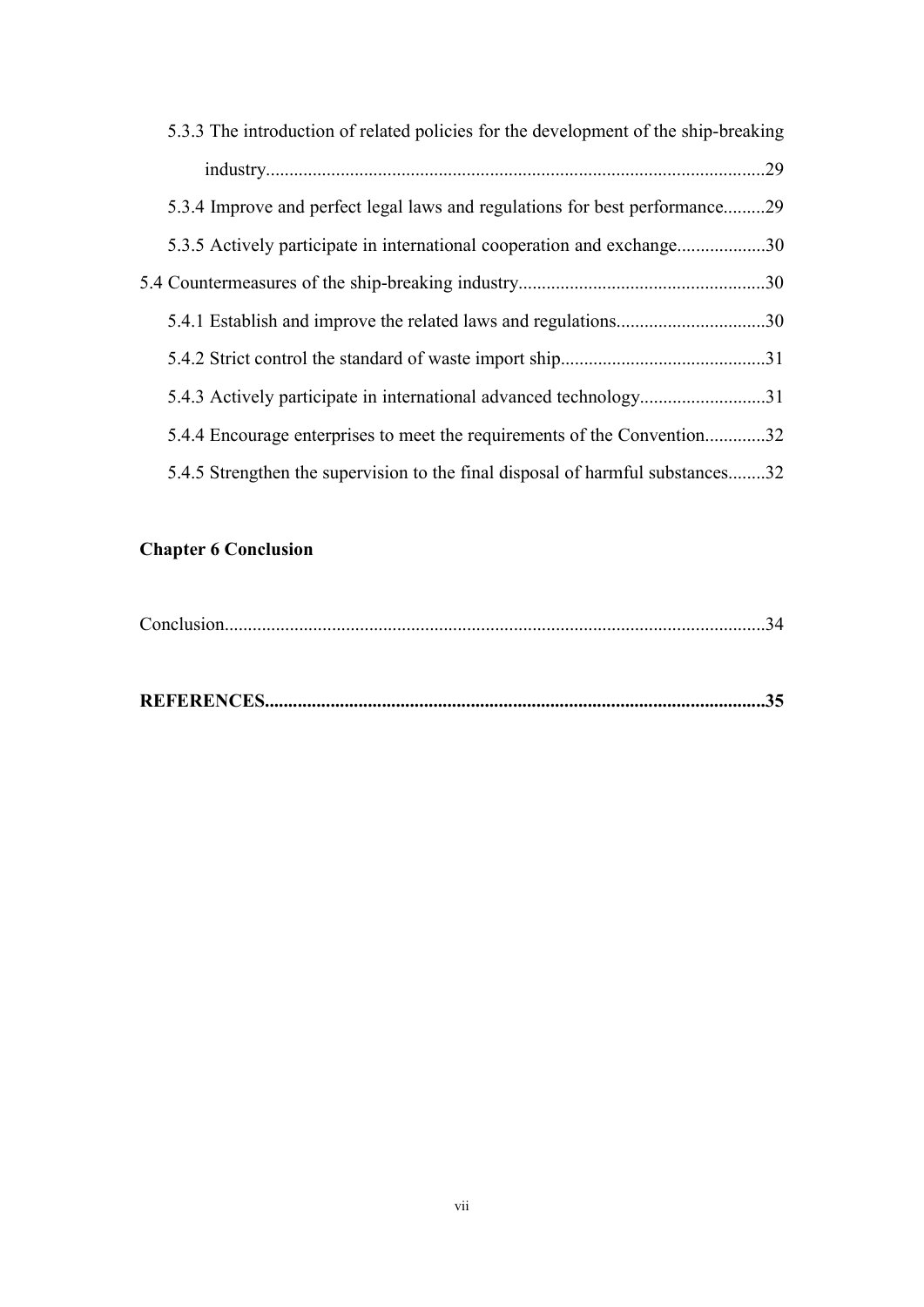### **LIST OF TABLES**

| Table 1 Top 10 ship-scraping nations in the world, 2010 |  |  |
|---------------------------------------------------------|--|--|
|                                                         |  |  |
| Table 2 Structure of the Hong Kong Convention           |  |  |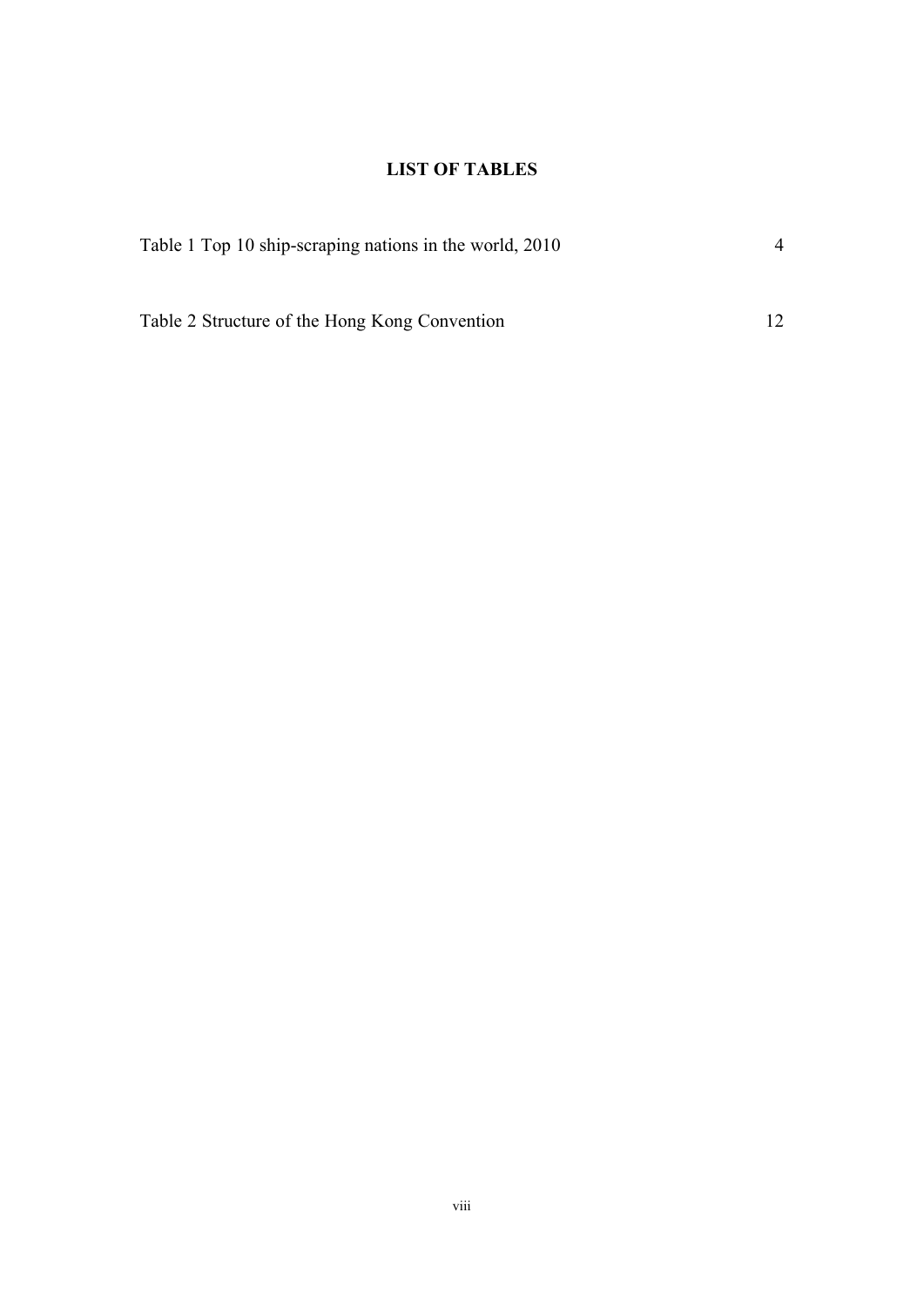### **LIST OF ABBREVIATIONS**

| <b>BIMCO</b> | Baltic and International Maritime Council                     |
|--------------|---------------------------------------------------------------|
| <b>CCS</b>   | Chinese Classification Society                                |
| <b>CNSA</b>  | China National Ship Recycling Association                     |
| EU           | Europe Union                                                  |
| <b>GIO</b>   | Greenpeace International Organizations                        |
| GL           | Germanischer Lloyd                                            |
| <b>EEDI</b>  | Energy Efficiency Design Index                                |
| <b>HK</b>    | Hong Kong                                                     |
| <b>IACS</b>  | International Association of Classification Societies         |
| <b>ICIHM</b> | International Certificate of Inventory of Hazardous Materials |
| <b>IHM</b>   | Inventory of Hazardous Materials                              |
| ILO          | International Labour Organization                             |
| <b>IMO</b>   | International Maritime Organization                           |
| <b>ISO</b>   | International Standardization Organization                    |
| <b>LDT</b>   | Light Deadweight                                              |
| <b>MD</b>    | Material Declaration                                          |
| <b>MEPC</b>  | Marine Environment Protection Committee                       |
| <b>MSA</b>   | Maritime Safety Administration                                |
| <b>PSC</b>   | Port State Control                                            |
| <b>PSCO</b>  | Port State Control Officer                                    |
| R&D          | <b>Research and Development</b>                               |
| <b>SDOC</b>  | Supplier's Declaration of Conformity                          |
| VAT          | Value Added Tax                                               |
|              |                                                               |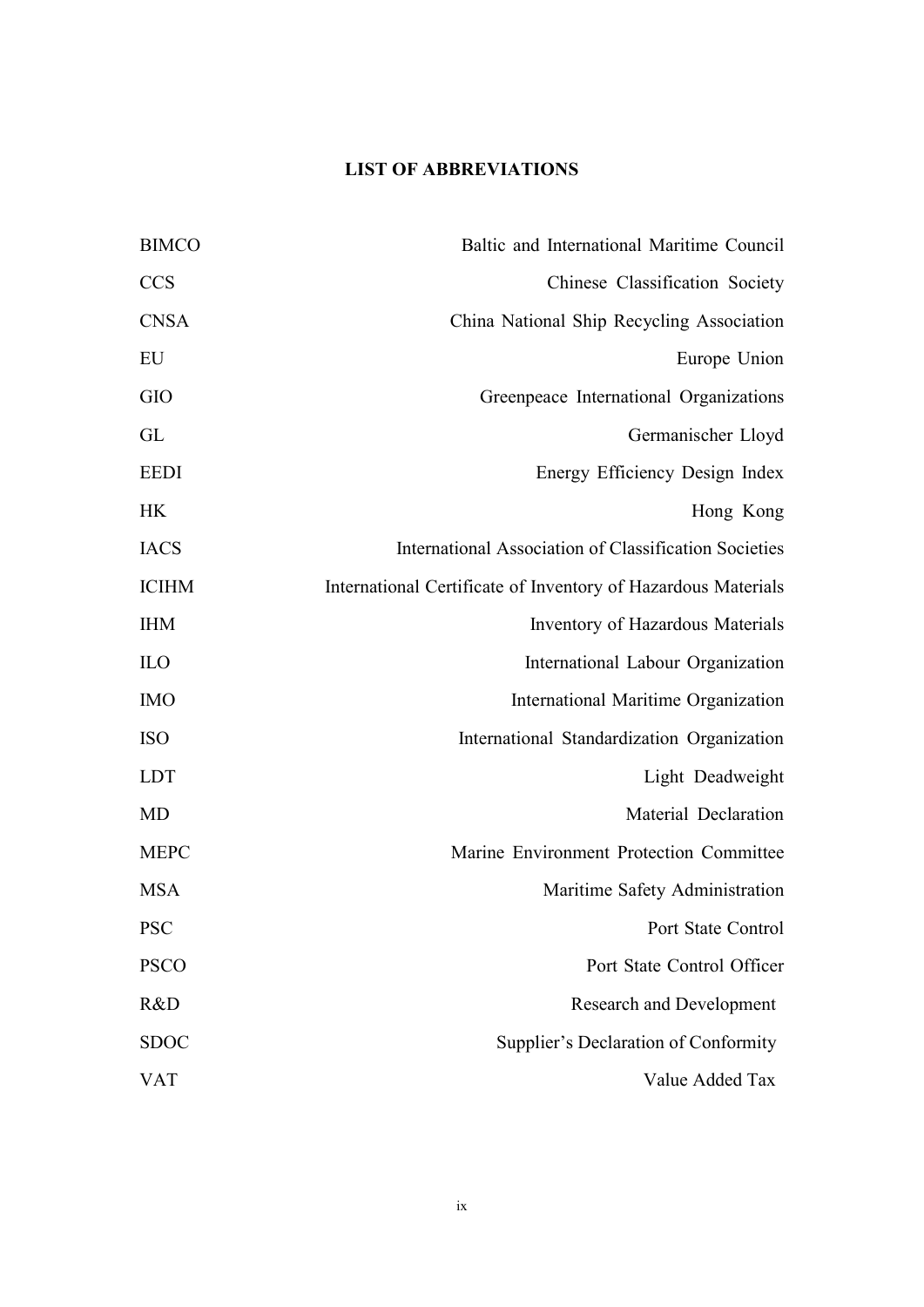#### **Chapter1 Introduction**

#### **1.1 Background**

The Ship-breaking industry can also be referred to as the ship-recycling industry, which is accompanied by the process of using of the ship, retired and scrapped. After the industrial revolution, with the application of a steam engine and a steel ship, scrapping also emerge as the times require. The ship-recycling is activities that reduce waste pollution to the environment and repeat use of resources and products. The international ship-breaking industry is known as the "ship recycling industry", which is the resource environmental protection industry.

On the one hand, ship-recycling can provide services for the disposal of the owner, the ship owner can also scrap these vessels that reached or soon reached their service life according to their own situation. It is clearly that the ship owner can adjust their ownership flexibly. On the other hand, the hulk is internationally recognized as carrying tools because of its higher yield and simple using procedures. After the dismantling of the hulk, iron and steel can be used directly or further steelmaking. This activity omission of smelting, mining, transportation and other exploration program in the process of transforming the iron ore in steel. Ship-breaking industry got profits and make up for the shortage of resources by providing the reuse of scrap iron and steel. At the same time, it can provide a large number of employment opportunities of shipping. Therefore, the development of ship-breaking industry has positive significance for China at this stage. Because of the characteristics of ship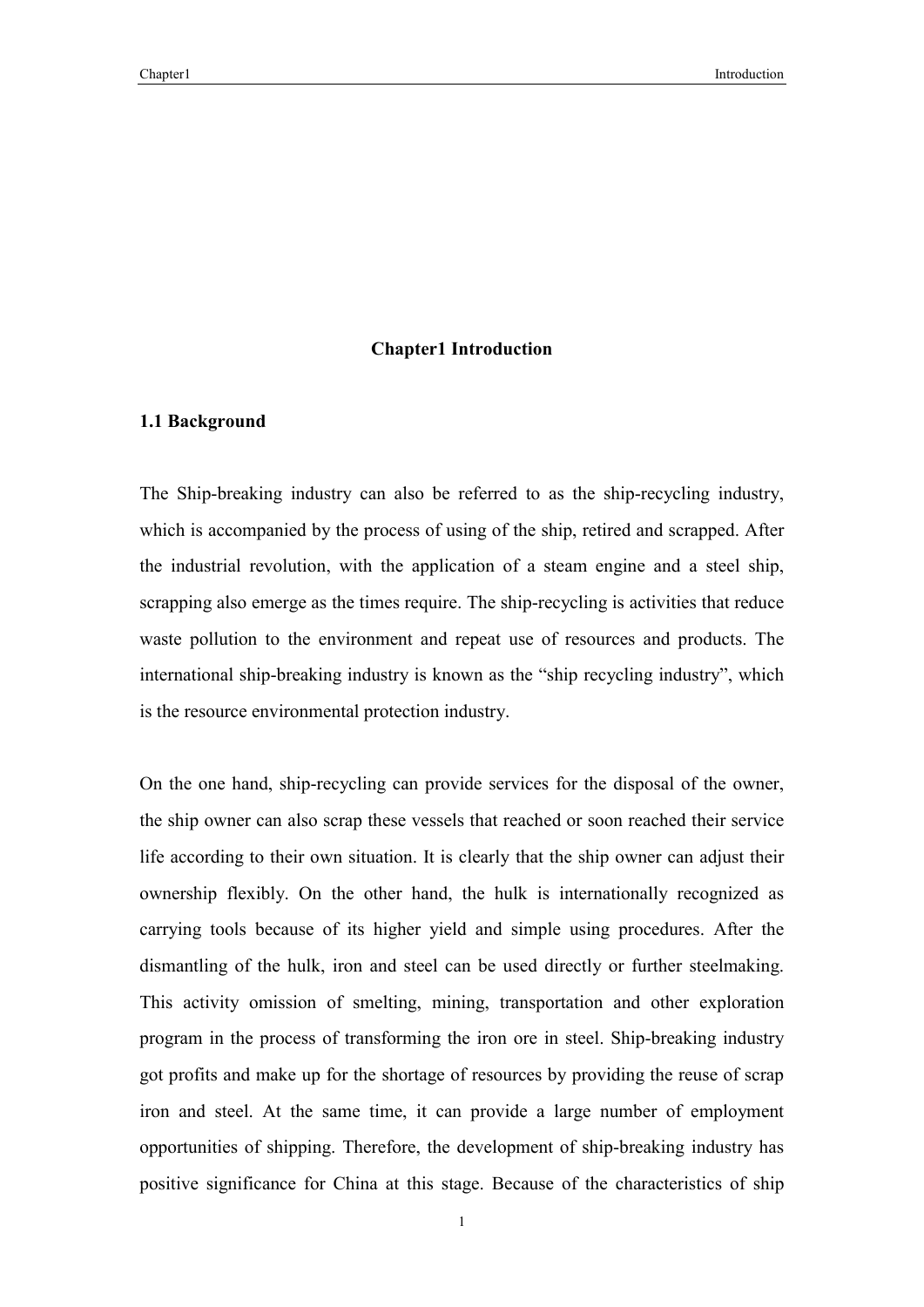breaking industry, making it very attractive for the development countries. Since late twentieth century, Ship-breaking mainly concentrated in the Asian region. The main ship-breaking countries are India, China, Bangladesh, Pakistan and Turkey. (Yu, 2009, pp.104-109)

There is some regularity in the process of rise and down between the ship-recycling industry and shipping industry. Take the year 2012 as an example. The global ship-breaking market is unprecedented heat and total dismantling made a new record in 2012. There are total of 57,500,000 tons of old ships were dismantled, which had an increase of 34.9% over 2011. Furthermore, this figure is the average dismantling capacity of 19,500,000 deadweight tons 195% higher than that in 2005. Chinese has been one of the world's top three ship-breaking countries, whose scrapping volume is more than 1/5 of the global volume. Chinese demolitions were around 330 ships in 2012. CBIW released the "2013-2018 Chinese ship-breaking industry analysis and investment consulting report" pointed out that China had clearly put forward the construction of a resource-saving and environment-friendly society, which emphasis on developing circular economy and improve the recycling system of recycling resources. This is aiming on promoting industrial circulating combination and building links circulation industry system. Shipping is an important part of the development of circular economy in china. According to the requirements of the State Council, the next five-year-plan will become the realization of standardized development of ship-recycling industry, which is the key period of the implementation of fixed dismantling. At the same time, with the gradually development of ship-breaking industry in the world, China ship-breaking industry will show a steady development trend. (CBIW, 2012)

#### **1.2 Objective of the study**

The objective of this study is to analyze the basic situation of Chinese ship-breaking industry and other countries' ship-breaking industry in the world, which help China to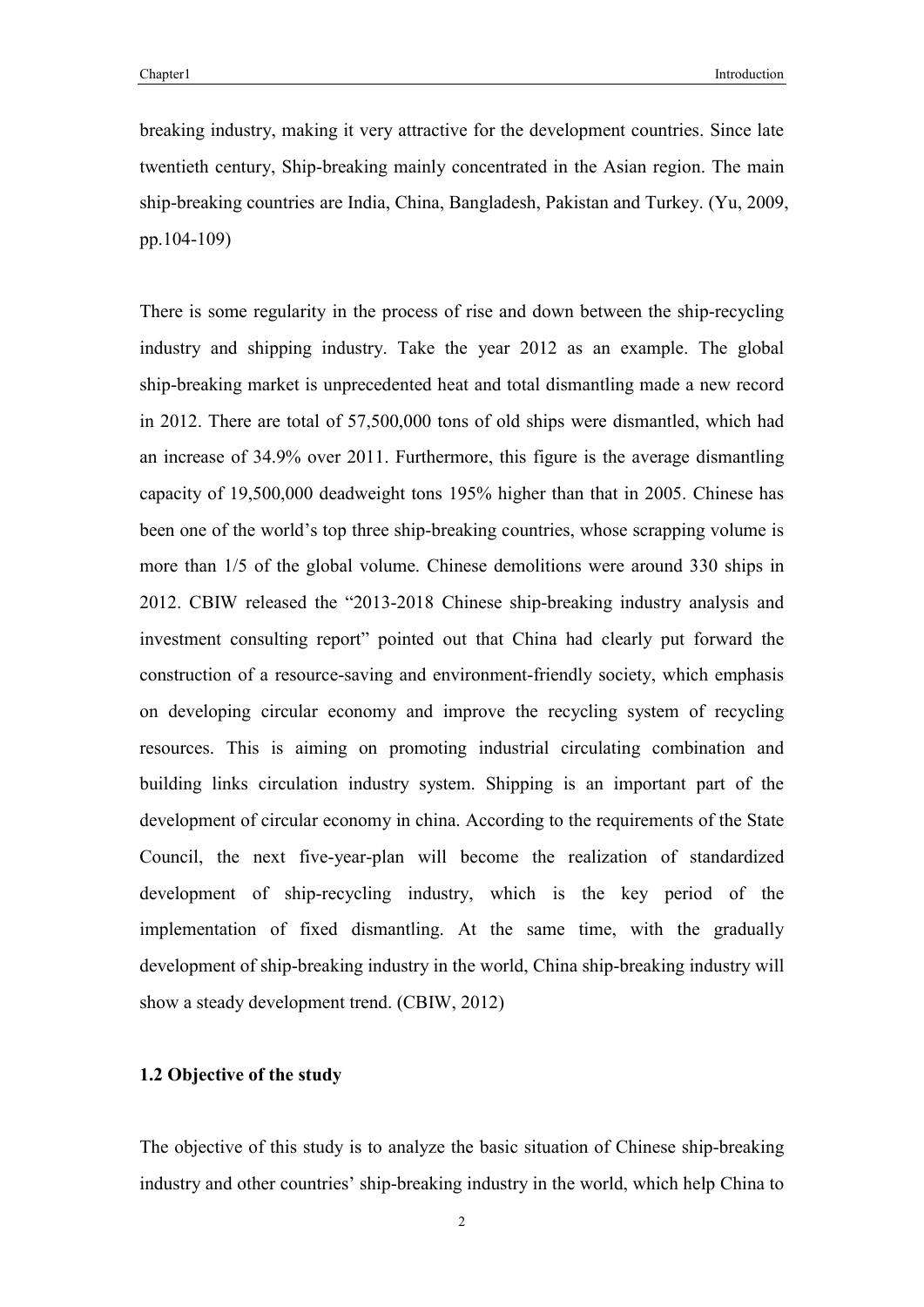find out the problems that existing in ship-breaking industry. Especially since the entry into force of the Hong Kong convention, China faces legal and technical problems and the performance problem of authorities. This convention will play a positive role for the sustainable development of ship recycling industry. (Lv, 2010, p.67) However, the Convention had brought great influences on every relative aspect. This involves the shipyard, the competent authority, ship manufacturing, environmental protection departments and other related departments. The author puts forward countermeasures on the basis of comprehensive analysis and combined with the actual case. These countermeasures may effectively promote the ship recycling industry follow the international pace.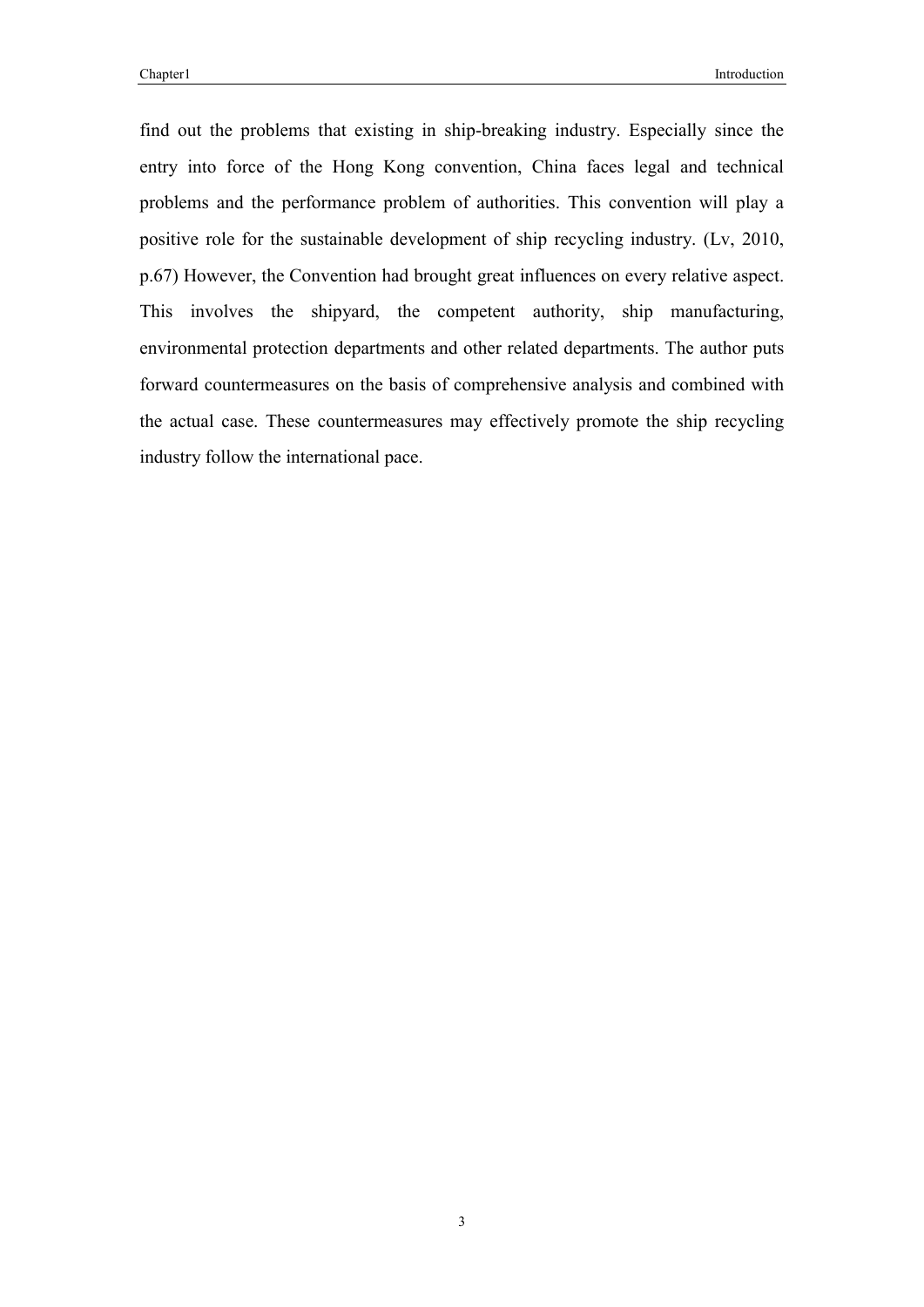#### **Chapter2 The Situation of Ship-breaking Industry**

Global ship-breaking companies so far mainly concentrated in Bangladesh, India, China and Pakistan. The average annual gross tonnage of ship-breaking of these four Asian countries account for 85% (Wu, 2008, p.21) of that in the world. There are as well as some ship-breaking companies built in Turkey that located at the junction of the Mediterranean region and Eurasian.

| <b>Country</b>       | <b>Scrapped</b><br>amount.<br>dwt | <b>Accumulated</b><br>market share.<br>as a percentage | Number of<br>ships<br>scrapped | Rank | Scrapped ships, percentage of total volume |                          |                 |                |               |
|----------------------|-----------------------------------|--------------------------------------------------------|--------------------------------|------|--------------------------------------------|--------------------------|-----------------|----------------|---------------|
|                      |                                   |                                                        |                                |      | <b>Bulk</b><br>carriers                    | Dry cargo /<br>passenger | <b>Offshore</b> | <b>Tankers</b> | <b>Others</b> |
| India                | 9 287 775                         | 32.4                                                   | 451                            |      | 9.7                                        | 32.8                     | 5.3             | 46.2           | 5.9           |
| <b>Bangladesh</b>    | 6839207                           | 56.3                                                   | 110                            | 2    | 15.1                                       | 5.5                      | 5.7             | 71.1           | 2.5           |
| China                | 5769227                           | 76.5                                                   | 189                            | 3    | 46.6                                       | 36.3                     | 2.5             | 12.2           | 2.4           |
| Pakistan             | 5 100 606                         | 94.3                                                   | 111                            | 4    | 8.1                                        | 2.9                      | 6.2             | 80.6           | 2.2           |
| Turkey               | 1 082 446                         | 98.1                                                   | 226                            | 5    | 24.3                                       | 48.7                     | 0.2             | 14.1           | 12.8          |
| <b>United States</b> | 217 980                           | 98.8                                                   | 15                             | 6    | 0.0                                        | 19.9                     | 0.0             | 80.1           | 0.0           |
| Romania              | 16 064                            | 98.9                                                   | $\overline{4}$                 | 7    | 0.0                                        | 100.0                    | 0.0             | 0.0            | 0.0           |
| Denmark              | 15802                             | 98.9                                                   | 25                             | 8    | 0.0                                        | 53.4                     | 22.7            | 0.0            | 23.9          |
| Japan                | 13 6 8 4                          | 99.0                                                   |                                | 9    | 0.0                                        | 100.0                    | 0.0             | 0.0            | 0.0           |
| Belgium              | 8807                              | 99.0                                                   | 12                             | 10   | 0.0                                        | 100.0                    | 0.0             | 0.0            | 0.0           |
| World                | 28 637 092                        | 100.0                                                  | 1 3 2 4                        |      | 18.6                                       | 22.7                     | 4.7             | 50.0           | 4.1           |

Table 1: Top 10 ship-scraping nations in the world, 2010

(Source: YPSA, 2011)

#### **2.1 Background of ship-breaking industry in China**

China has organized scrapping activities since 1960s (Zhu, 2009, p.73). The State Council accelerated the construction of resource-saving society, in order to improve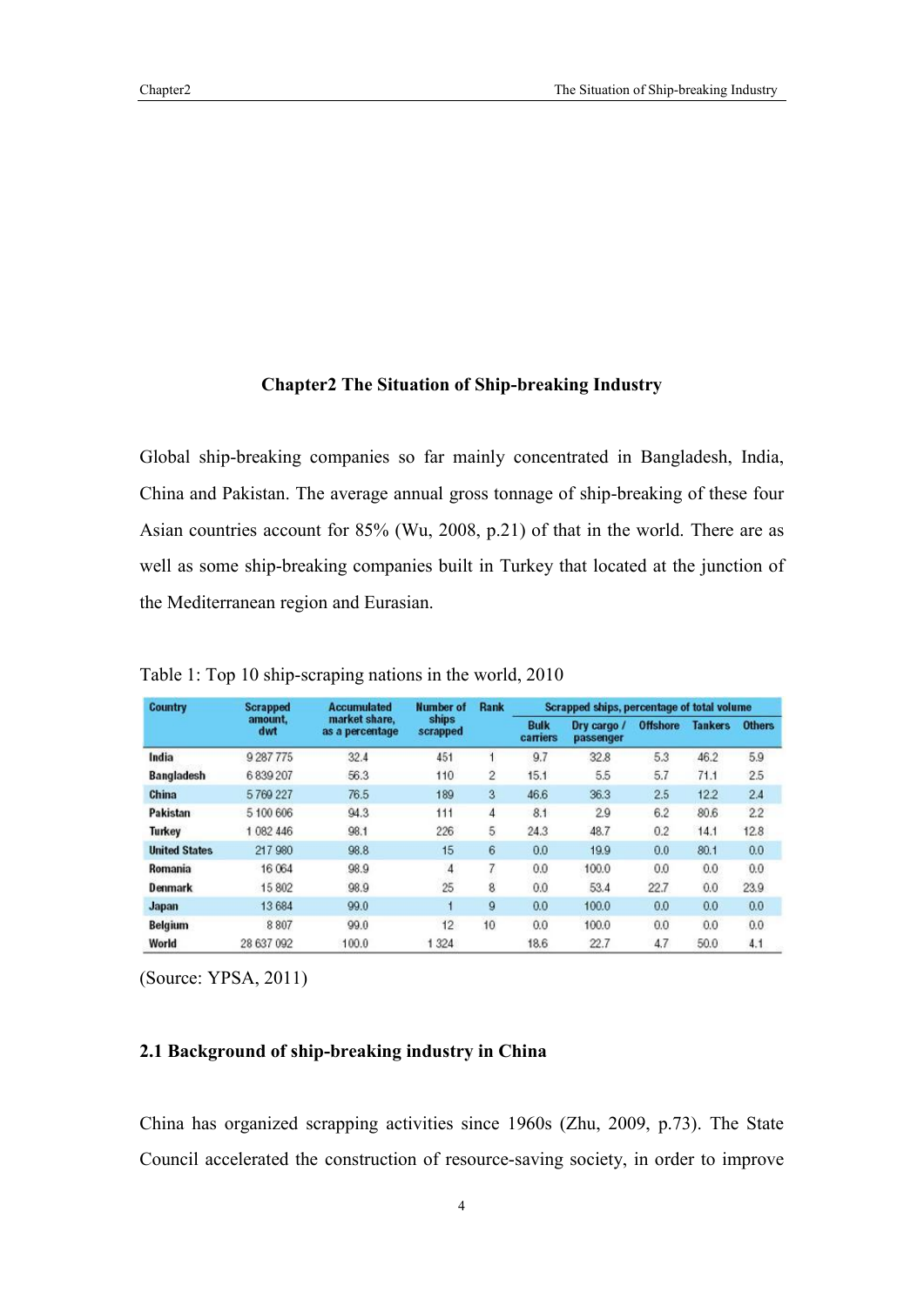the efficiency of resource utilization and the development of circular economy. These measures would promote sustainable economic and social development. The sustainable development of ship-recycling industry accords with China's basic national conditions. Because of China's relative shortage of resources, make full use of renewable resources and conservation of native resources are important strategic measures for the realization of sustainable development. China's long coastline, beaches, moderate climate, water conditions are very good are suitable for the development of ship-recycling industry. Since 1982(Zhu, 2009, p.73), China's ship-breaking industry developed rapidly due to the country's strict management guidance and support. At present, China is one of the major ship-breaking countries in the world and initially formed two dismantling bases in the Yangtze River Delta, Pearl River Delta. (Liu, 2011, p. 45)

#### **2.2 The development of ship-breaking industry in China in recent years**

In 2011, the total ship dismantling of member companies of China National Ship-recycling Association (CNSA), whether the number or tonnage of ships, are more than that in 2010. The annual total dismantling all kinds of domestic and foreign waste ship is more than 220 million light displacement tons, which increase nearly 20 percent than that in 2010. The ship-breaking industry in China has made a good start in stage of the  $12<sup>th</sup>$  five-year-plan. In 2012 the global shipbuilding orders is 45,500,000 deadweight tons, while the global aging ship dismantling scale is 57,500,000 tons (around 1226 vessels). The later exceeds 34.6% over the former. In 2012, China ship-breaking enterprises recycled and dismantled a lot of waste ships under the condition of downturn domestic steel market and negative economic benefits growth. The ship-recycling industry has made positive efforts accord with the country to speed up the old ship out, promote the adjustment and revitalization of shipping and recycling of resources. In 2012, an amount of waste ship purchase of main domestic ship-breaking enterprises growth 1.15 times. In 2013, member companies of CNSA dismantled waste ships reached a total of more than 2,500,000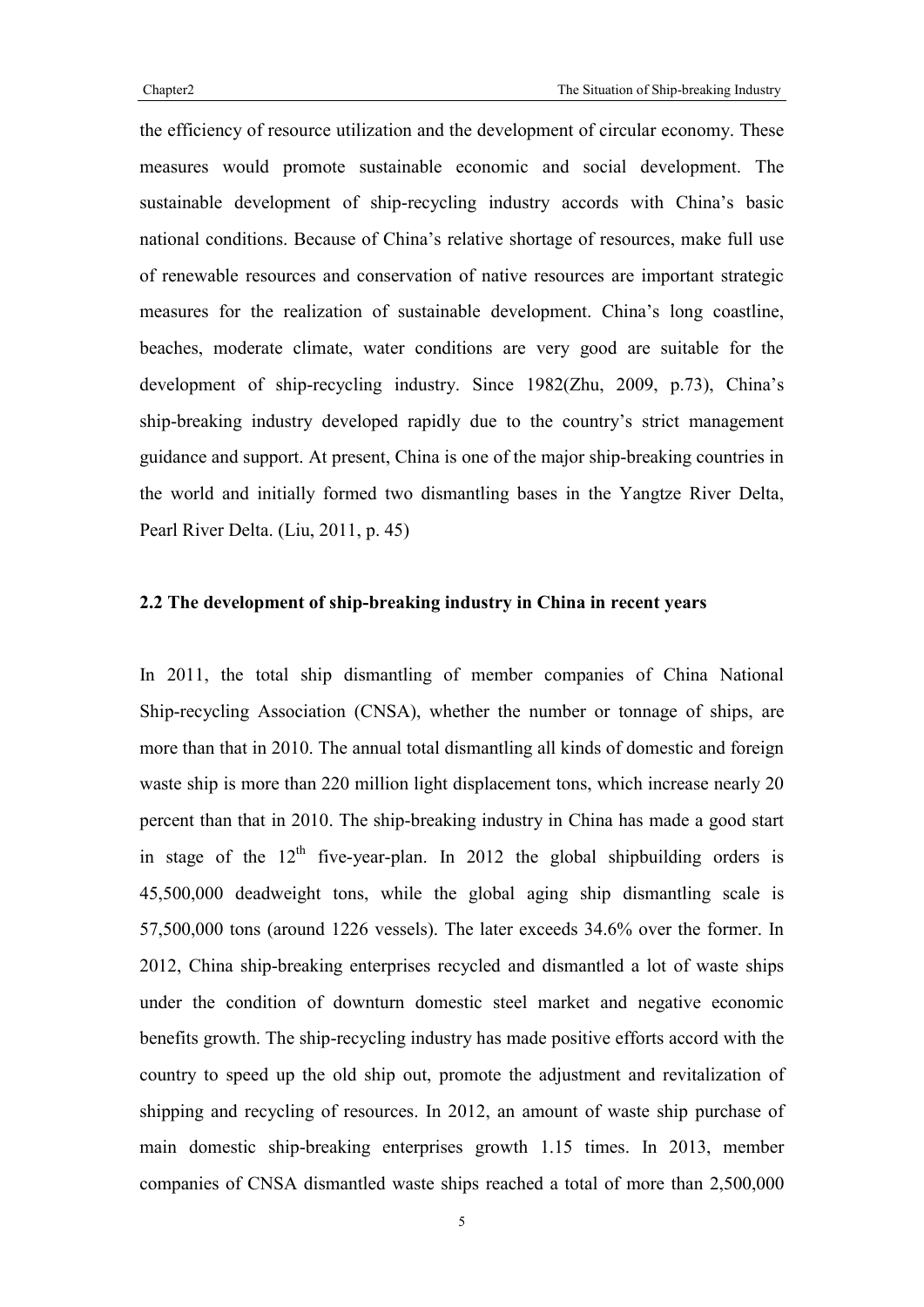light displacement tons, which growth than the last year. Among them, the import of scrap ship tonnage decline nearly 10% compared with 2012. In 2013, the domestic ship owner and shipping companies accelerated the pace of eliminating and updating old ships. Therefore, the number of domestic scrap ship dismantling and turnover increased significantly, which had an increase of nearly 2 times higher than that in 2012. According to the International Maritime Organization (IMO) statistics, from 2004 to 2013, the global ship-breaking activity of the country has nearly 80, a total of about 37,450,000 tons of the total dismantling. Among them, India, Bangladesh, Pakistan, Turkey and China account for over 95 percent of the total dismantling volume. According to incomplete statistics, in 2014, India, Bangladesh, Pakistan, Turkey and Chinese total demolition of 8,450,000 light displacement tons, decrease 16.9% than that in 2013. Among these countries, India is ranking first in the world with its dismantling close to 2,100,000 light displacement tons. Other countries in the orders are China, Bangladesh, Pakistan and Turkey. (CNSA, 2012-2014)

#### **2.3 Brief introduction of main ship-recycling countries**

#### **2.3.1 India**

The ship-breaking yard namely Alang is located in the Saurashtra region of Gujarat off the Gulf of Cambay, which was built in 1983 on a small scale along a 10km stretch of sandy beach. The tidal, geographical, and climatic features make Alang a suitable ship-recycling place. This yard has the best continental shelf available for ship-recycling in the whole range of Asia. At the same time, it is known for the highest tidal level (around 10 meters) in the country. The great expanse of intertidal zone exposed during ebb (low) tide that makes it convenient for ship-recycling operation. At the other hand, the high tide makes it possible to accommodate big size ships. According to the statistics of Gujarat Maritime Board, a total of 415 ships were dismantled at the Alang facility, averaging 38.6 million tones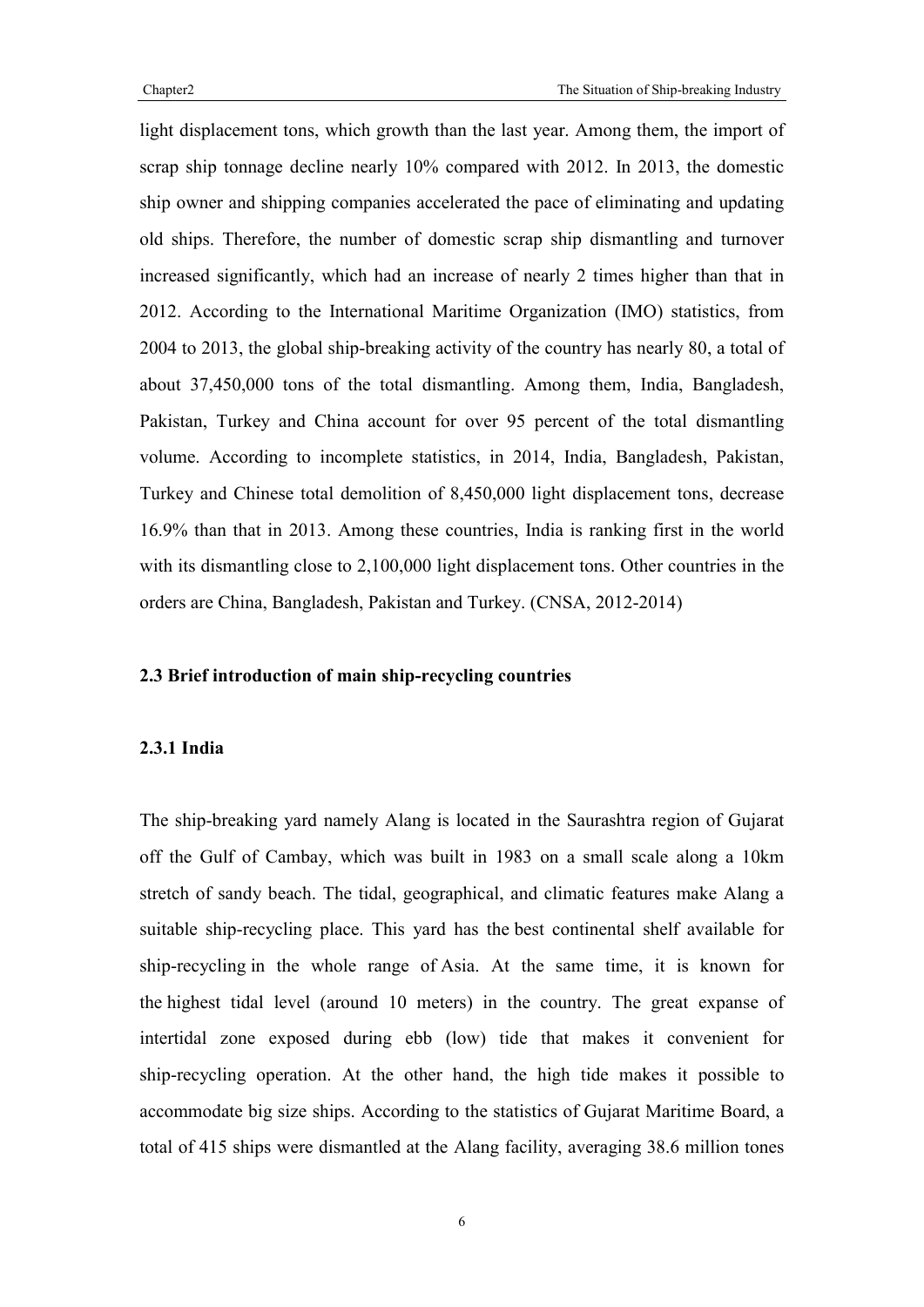of light displacement ton (LDT) against 28.2 million tones LDT in 2010-11. (YPSA, 2015)

#### **2.3.2 Bangladesh**

The ship-recycling industry started its activities in the 1960s (Liu, 2010, p.29) when a Greek ship "MD Alpine" was stranded on the shores of Sitakund, Chittagong after a severe cyclone. The ship stayed there for a long time before the Chittagong Steel House brought the ship and dismantle it. The ship-breaking industry flourished during the 1980s (Liu, 2010, p.29). Today it has become large and profitable industry for Bangladesh.

#### **2.3.3 Pakistan**

Pakistan is located in the northwest of the South Asian subcontinent, south of the sea of Arabia, east of India, northeast adjacent Chinese, northwest border with Afghanistan, west of Iran. Pakistan has 980 km long coastline which is a natural geographical advantage for scrapping. The cost of Pakistan GADANI ship factory is very low due to its simple mechanical equipment. It is the world's most dangerous work for ship-breaking. However, even for such dangerous work, the daily salary is only \$4. There is a big difference compared with the wages of Chinese workers. In addition, ship-recycling industry now advocate green dismantling more and more, which dismantle ships in dry dock. However, Pakistan take foreshore style to dismantle ships and the national policy of environmental protection supervision is not very strict. The numbers of toxic vessels enter Pakistan are increasing. Some time ago Pakistan gave a higher price on tankers and cargo ships demolition than the India 5-10 dollars, which is about 455-485 dollars per long ton. This situation makes a lot of the ship in India have gone to Pakistan. (All4ship, 2014)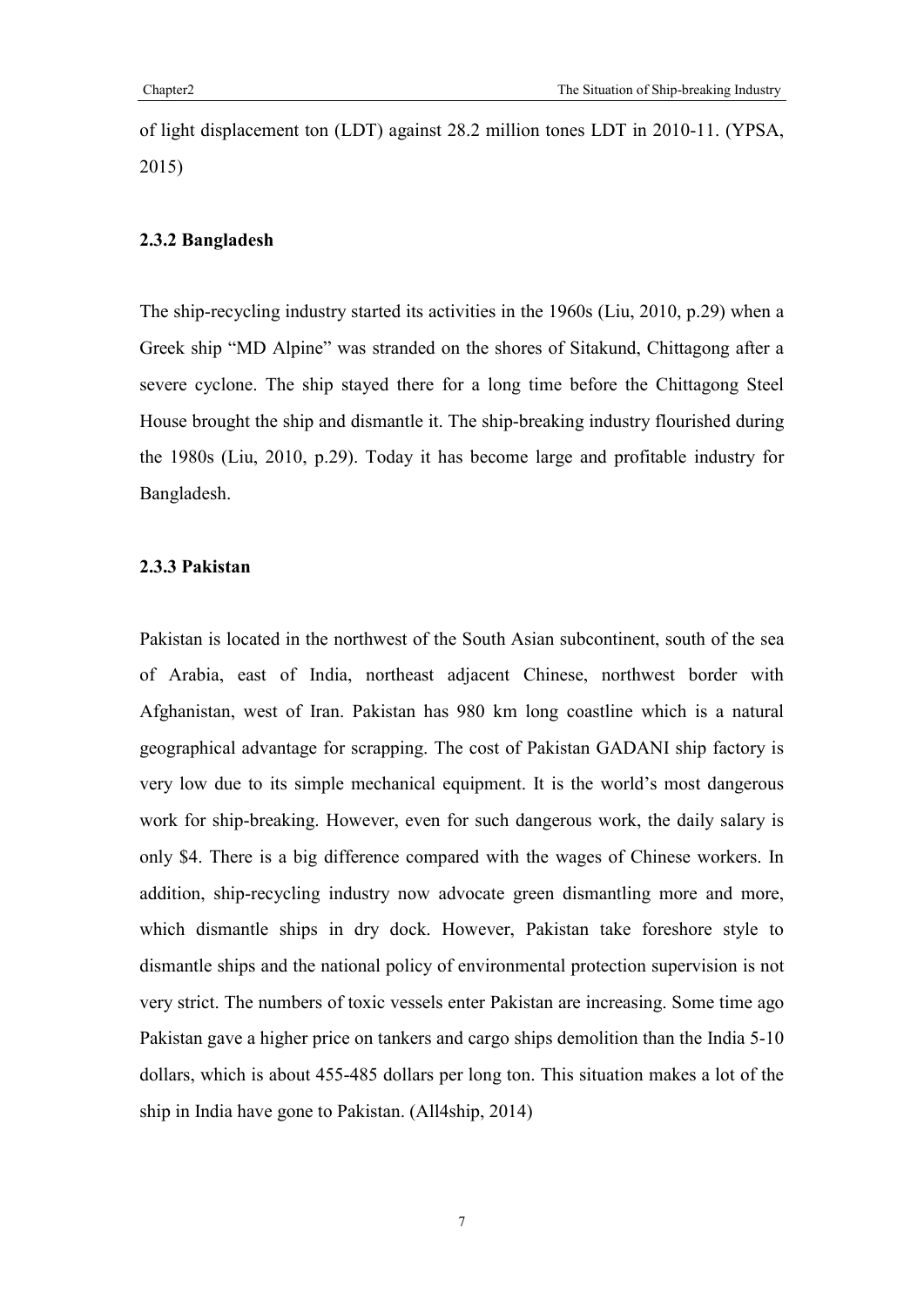#### **Chapter3 Hong Kong Convention and Related Domestic Legislation**

#### **3.1 Hong Kong Convention**

Through the joint efforts of the International Maritime Organization and the shipping industry for three years, "Hong Kong International Convention for the Safe and Environmentally Sound Recycling of Ships 2009" (HK Convention) has been passed in Hong Kong in May 15, 2009 IMO conference, which marked the formation of international standard of shipping industry.

#### **3.1.1 Background of the Hong Kong Convention**

With the rapid development of world economy, nearly half a century, the international shipping industry has been booming. The number of global ships increased dramatically. However, each vessel has certain service life. The total ship is certainly related to the amount of shipbuilding. Once a person said ship-breaking industry is the most dirty work in the world. It is also known as the ship-breaking industry is the most dangerous industry. But due to the dismantling of the hulk we can recover a large amount of steel and nonferrous metals and machinery and equipment. The ship-breaking industry is a sustainable development industry. , using a resource processing industry. It is also known as the "smokeless" metallurgical industry. Environmental scrapping can not only bring economic benefits to the enterprise, but also has great social benefits. But different from the rapid development of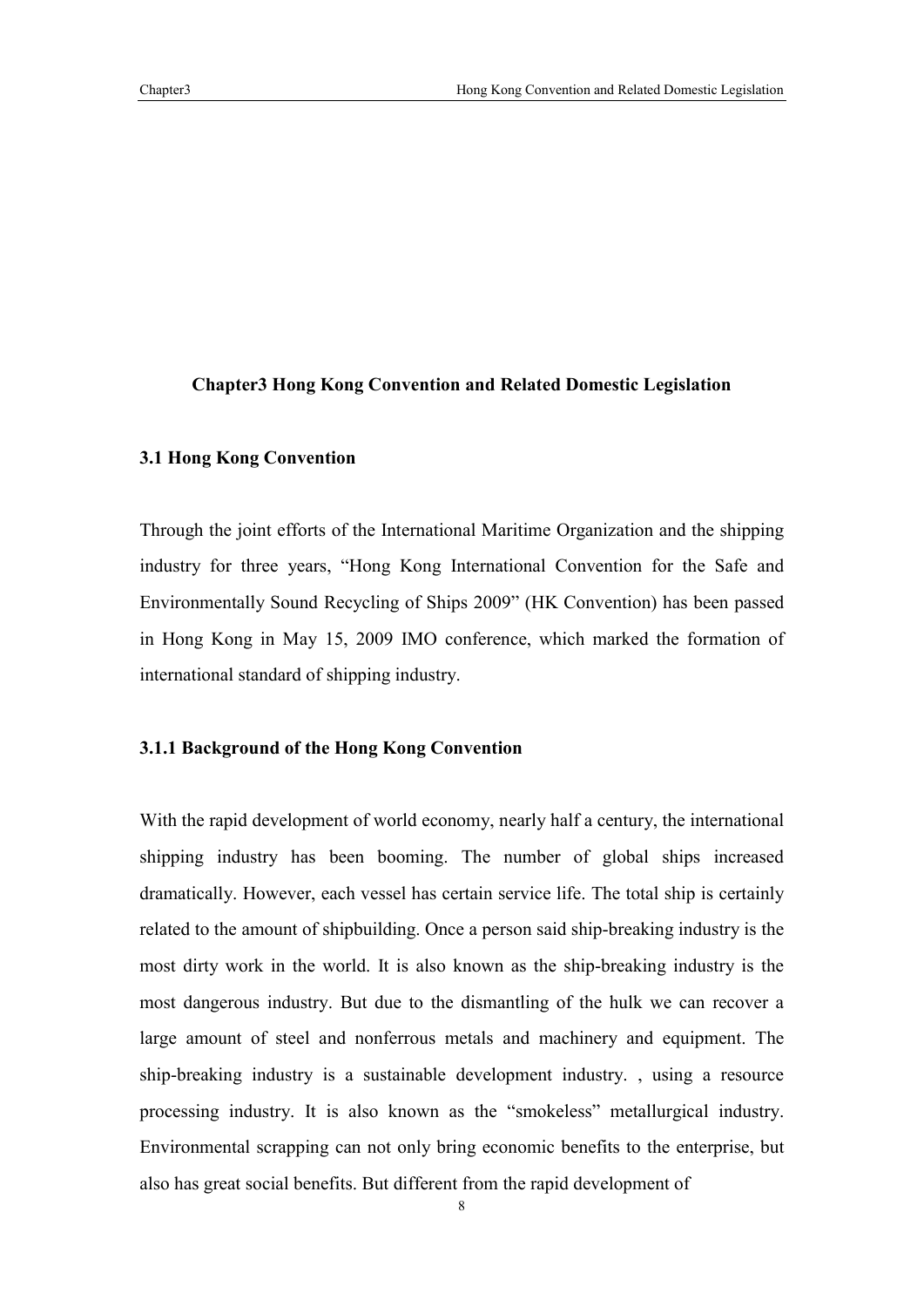ship-building industry and shipping industry, the ship-breaking industry develops slowly both in terms of scale and technological progress.

Furthermore, developed countries or regions accumulated technology and management experience in the ship-breaking industry and did not transfer it to developing countries and regions. In the early time of the development of ship-breaking industry, the places with transferred ship-breaking industry had generally backward technology, lack of staff in relevant environmental legislation and environmental protection equipment. On the other hand, these areas tend to have strong demand for old equipment, scrap steel, abundant labor and low price, the national environmental and safety management is weak, these regions showed a high competitiveness of ship breaking situation.(Zhu, 2009, p.70)

At the same time, safety, health and environmental problems in the operation of ship-breaking have aroused widespread concern in the international community. In recent years, the international maritime organization (IMO), the International Labor Organization (ILO), the Basel Convention and Greenpeace International Organizations (GIO) and countries around the world have attached great importance to the ship-breaking industry. (Zhu, 2009, p.70) They have developed guidelines for their ships to promote safety, health protection and environmental protection work in the ship. The basic situations are as follows:

(1) In December 13, 2002, the meeting of States parties of the Basel Convention on the sixth session of the General Assembly resolution VI/24 (Liu, 2011, p.32) adopted the "Technical Guidelines for the Environmentally Sound Management of the Whole Ship and Part of Dismantling".

(2) In December 5, 2003, the IMO twenty-third conference in A.962 (23), the resolution of the General Assembly passed "IMO Guideline for Scrapping".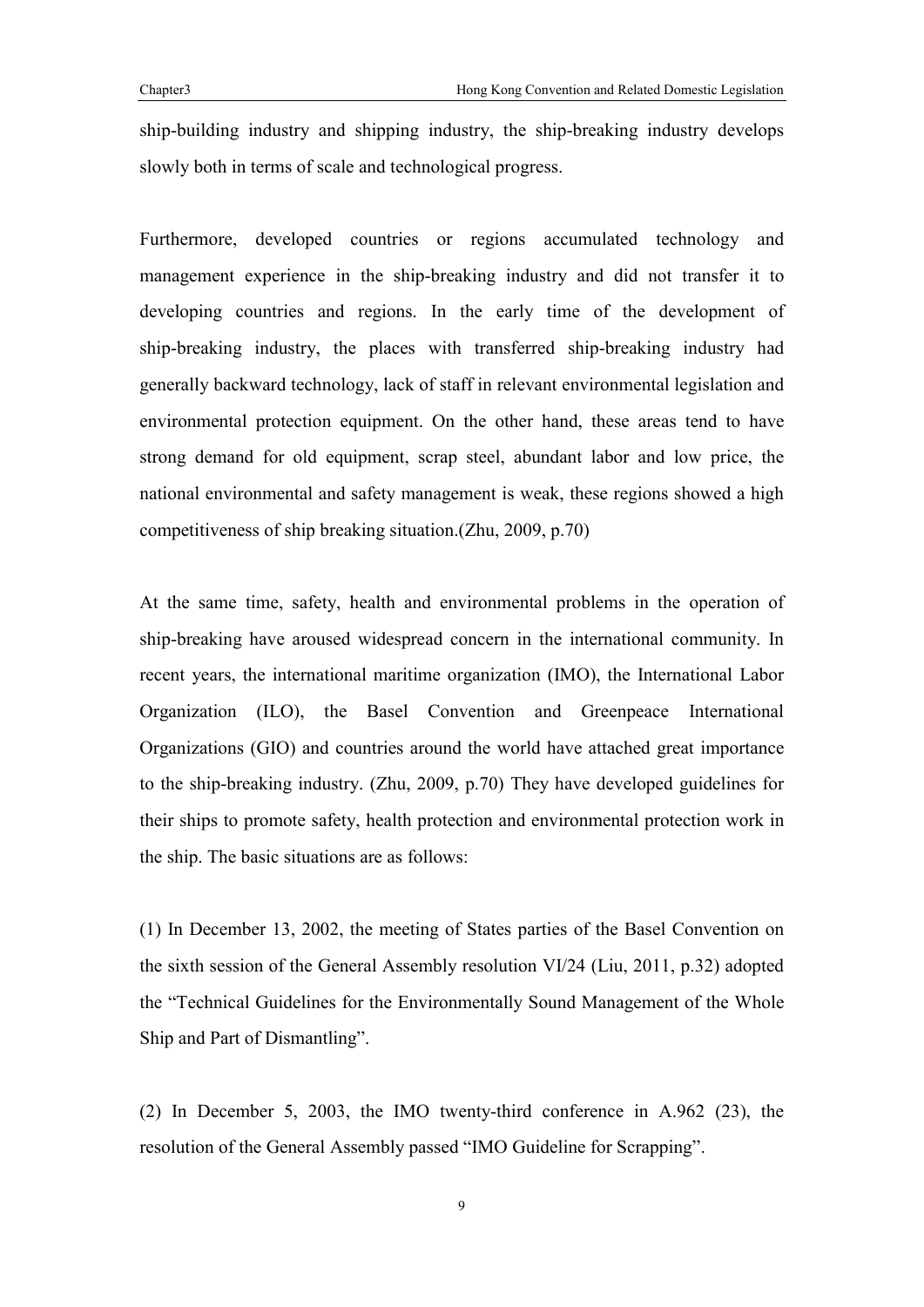(3) In 2004 March, the 289th session of the International Labor Organization signed the "Safety and Health in the Ship-breaking Industry: Asian countries and Turkey for Scrapping". (Zhu, 2009, p.70)

The International Maritime Organization (IMO) and the International Labor Organization (ILO) and the Basel Convention launched a long-term cooperation. IMO decided to develop a mandatory standard based on the above three sets of guidelines to solve the comprehensive safety and environmental protection problems in the operation of ship-breaking.

#### **3.1.2 The formation of Hong Kong convention**

Starting from MEPC47, IMO consider making a suggestive guideline in international range, which refer to the "rules of operation, the ship-breaking industry" of International Association of Classification Societies (IACS), the requirements of ILO and the Basel Convention on conditions of labor workers for scrapping.

MEPC49 completed the formulation of IMO guidelines for scrapping, which adopted by a resolution of the guidelines A.962 (23) in the 2003 December meeting. In 2005 July MEPC53, the committee agreed to take ship-breaking as a priority issue. A new mandatory Convention developed by IMO, which provides the legal and technical standards for the new international range of ship-breaking. In 2005 twenty-fourth congress passed the A.980 (24) resolution, which modify original scrapping guidelines and passed the A.981 (24) in order to develop a new convention with coercive force. (Liu, 2011, p.33)

Norway submits the first draft convention in 2006 February to MEPC54 meeting, which has become the blueprint. From then on, every modification and discussion is carried out on the basis of this draft. IMO submitted the discussed and completed draft to the diplomatic conference held in Hong Kong in May 11-15, 2009.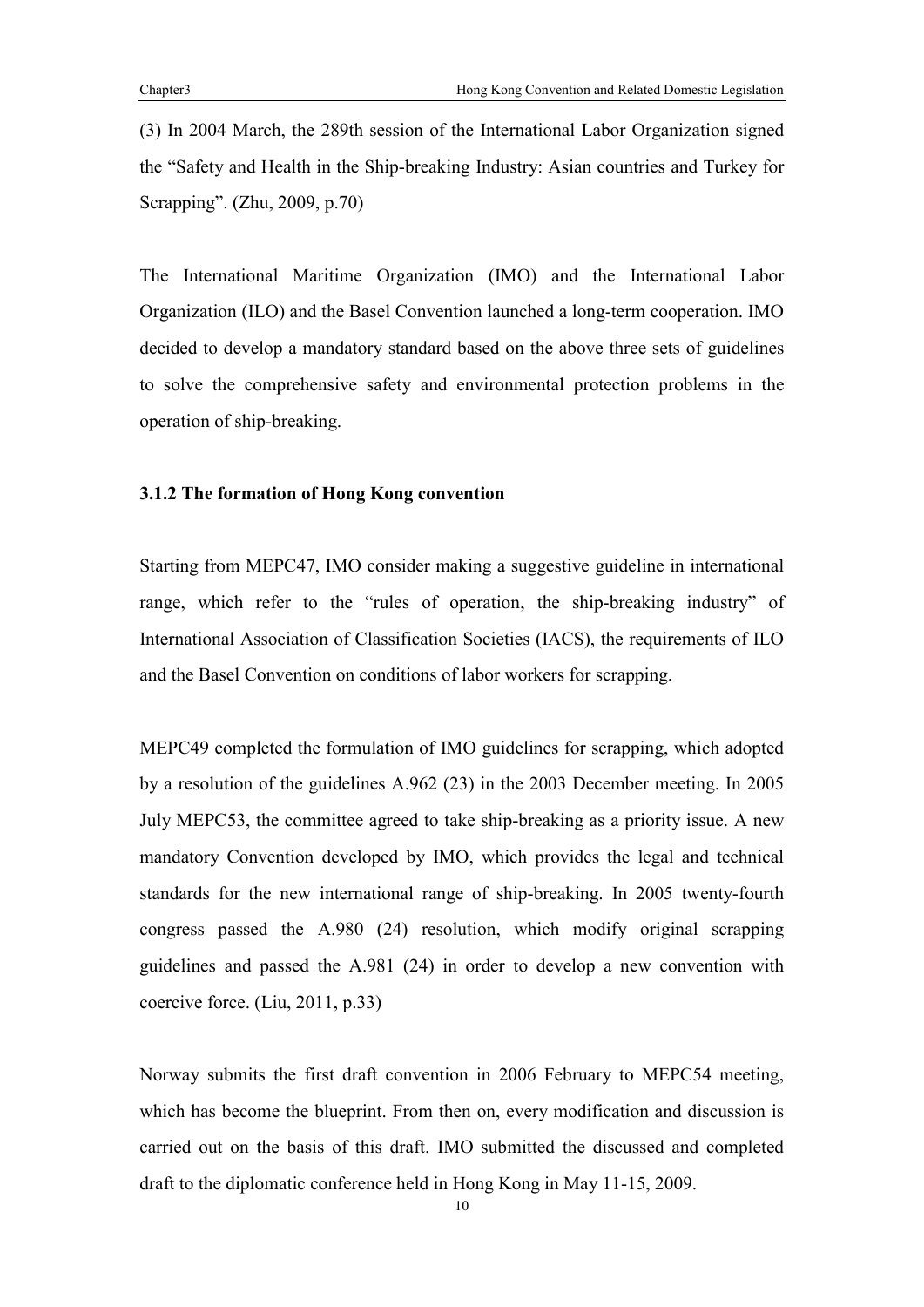IMO defined this convention as the "Hong Kong Convention". This is the first international convention that named by China Hong Kong Special Zone. According to the provisions of the convention, the convention would come into force in global range after reached in the following 3 preconditions within two years. The first one is that the 15 signatory countries ratify the convention. The second is that the gross tonnage of countries which ratified Hong Kong convention should reach 40% (Zhu, 2009, p.71) of the total number of ships of the world. The last one is the ships dismantling volume of ratified countries must be more than 3% (Zhu, 2009, p.71) of the total.

#### **3.1.3 The characteristics and requirements of Hong Kong convention**

(1) General responsibility

According to first provision "general obligation" of the Convention, the parties bear the full implementation of the provisions of this Convention obligations, which is in order to lower, reduce and eventually eliminate the adverse effects caused by the ship to the marine environment and human health and improve health and environmental protection of ships in the whole operation period between safety and people. The provisions of the convention allows states parties to take unilateral action and does not restrict alone or with other parties in accordance with international law to adopt more stringent safety and environmental protection measures in the process of ship-breaking.

(2) Definition

The second provision of the Convention proposed the definitions of competent authorities, hazardous materials, recycling facilities, ships and so on.

(3) Applicable scope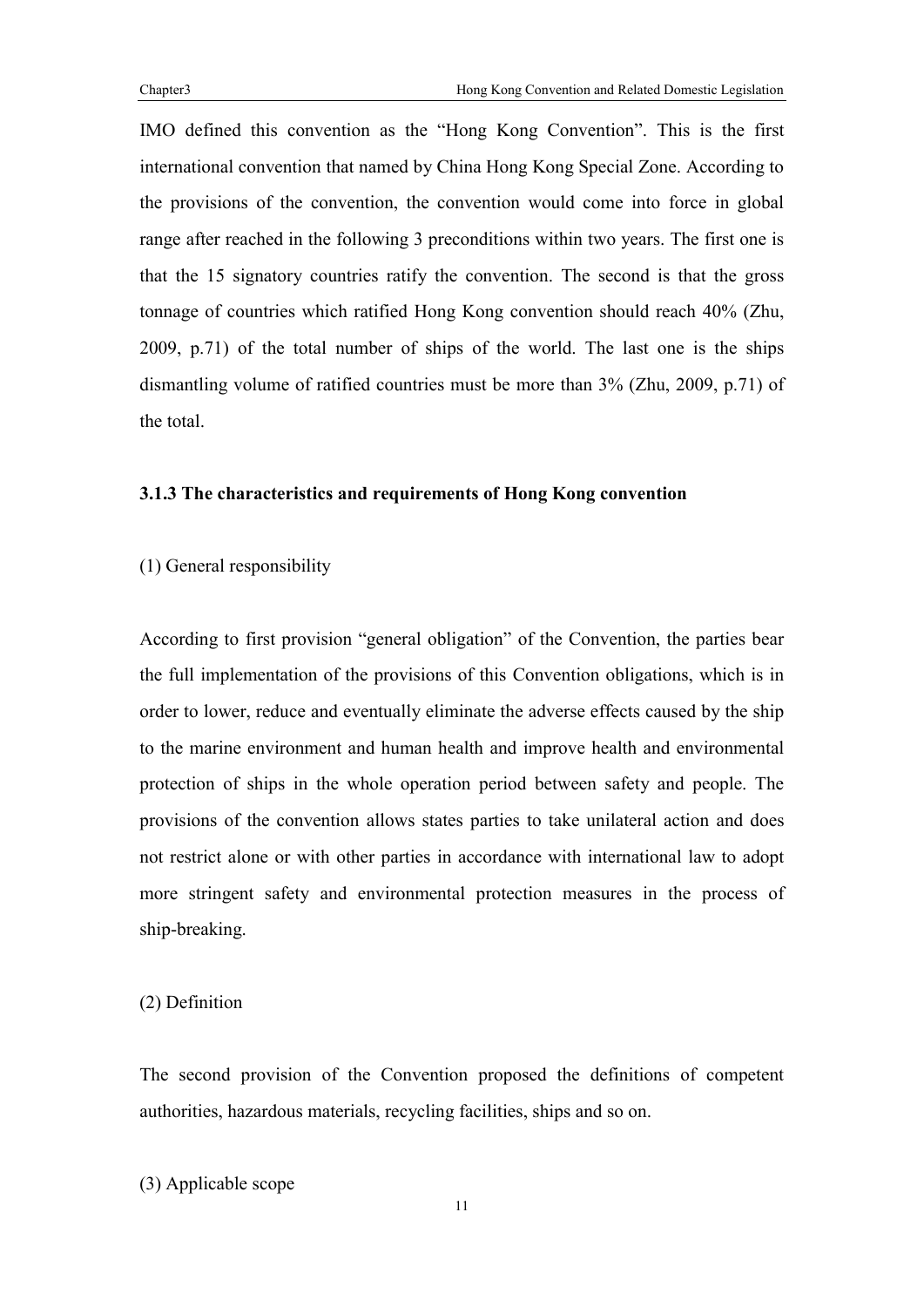The Convention applies to any type of ships 500 tons and above, which engaging in or had engaged in international maritime navigation. However, warships and non-commercial governmental vessels are preclusive.

(4) Verification, certification and inspection

Each Contracting Party shall require its shipping and recycling facilities comply with the Convention and approve the recycling facilities in accordance with the provisions of the Convention. The ship should accept the inspection and certification and accept the inspection by PSC officers. Any events that violate of the requirements of this Convention should be banned. The contracting parties shall cooperate in the field of investigation in violation of the provisions and implementation of the acts of this Convention. The contracting parties should strengthen technical support and cooperation and strengthen information communication. In addition, they should also provide for endorsement, lunch and text of the Convention.

#### (5) The rules of safe and environmentally sound recycling of ships

"Safe and environmentally sound recycling of ships" is the core part of the Convention. The management method of the rules is "from cradle to grave". This method consists of the system of inspection certification, PSC, the approval for ship-building company, the transfer of information and reporting requirements of execution mechanism. This enables to comply with convention and reach a very high level of control. Convention has given the corresponding constraints on ship design and construction, ship operation, ship dismantling process of ship's life, which ensure that the ship was eventually dismantled with the lowest harm.

(6) The structure of the Hong Kong Convention

Table 2: Structure of the Hong Kong Convention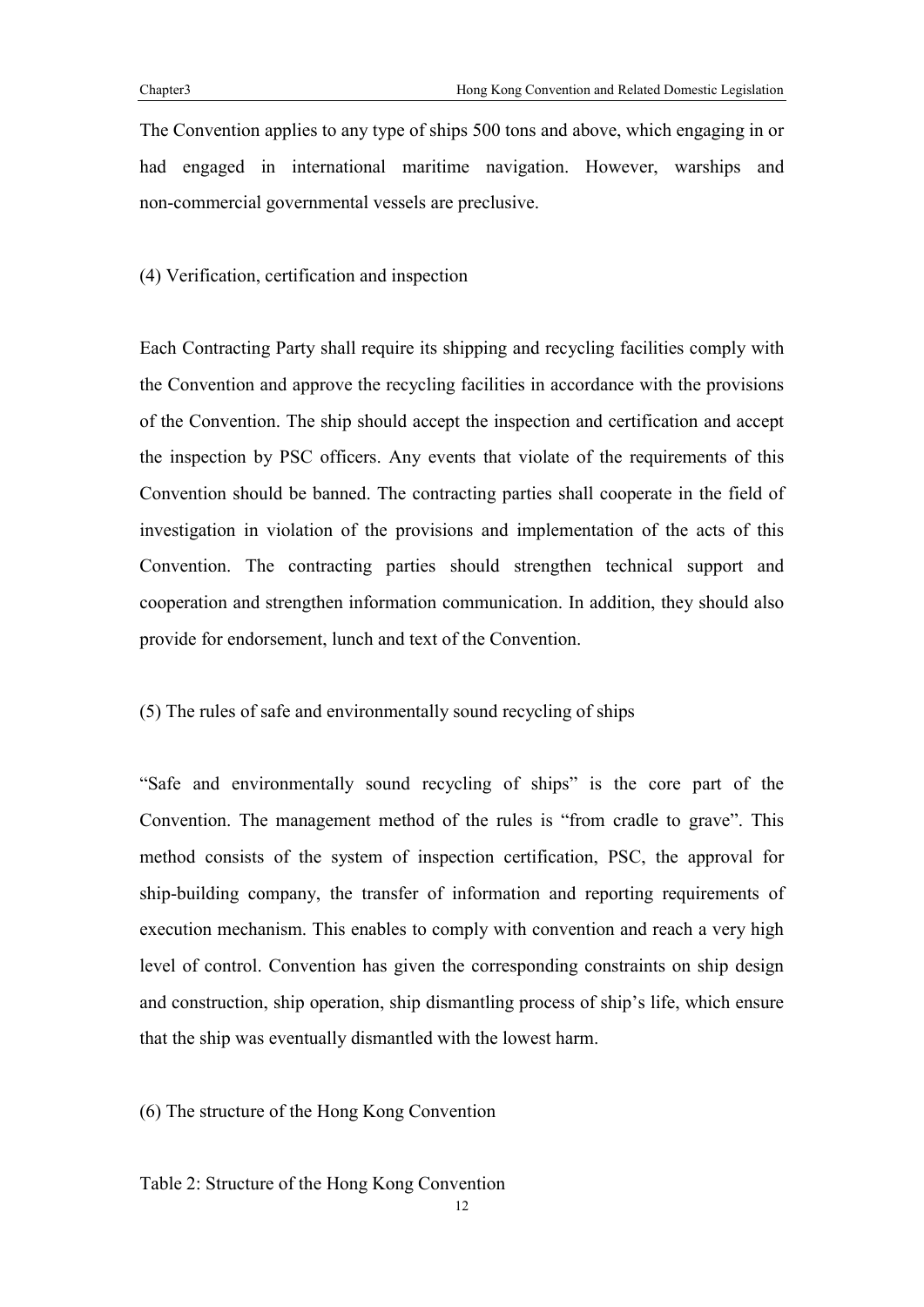

(Source: Author)

#### **3.2 Related domestic legislation of China**

With the enhanced awareness of environmental protection and sustainable development, China has enacted laws, administrative regulations, departmental rules and a series of industry standard in order to solve the problems of environmental pollution in the field of ship-breaking. These laws or regulations include: (1) Regulations on prevention of environment pollution by ship scraping (1988). (2) Regulations of safety production and environmental protection on ship-breaking (1990). (3) General specification for green ship-breaking (2005). (4) Several opinions on regulating the development of ship-breaking (2009). (5) Old transport ship management regulations (2014). (6) Ship pollution prevention and control of marine environment management regulations (2010). In addition, "Marine Environmental Protection Law (1999)" and "Water Pollution Prevention Law (2008)" also have the provisions of the law problem relates to prevent ship environmental pollution. Among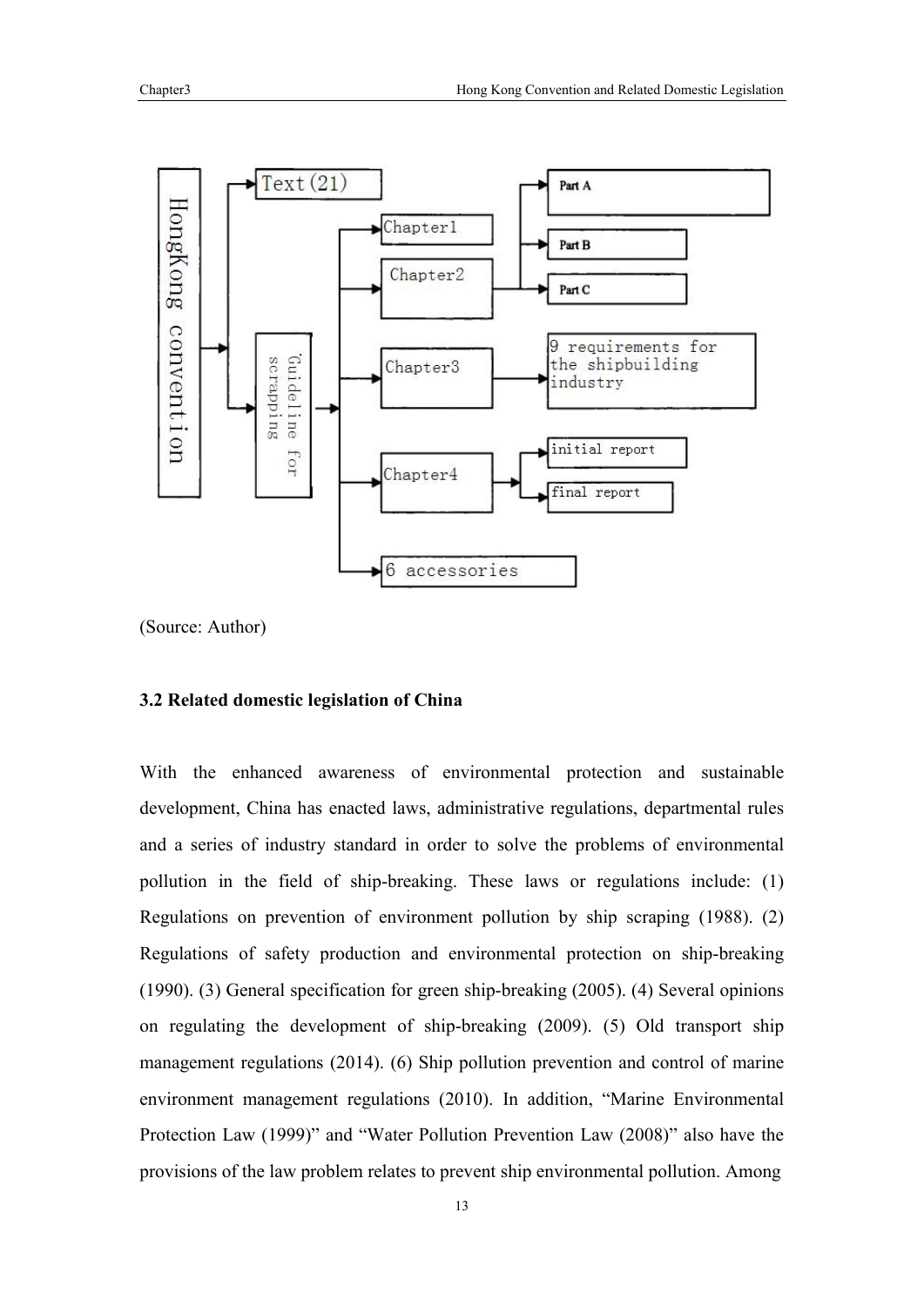these regulations and laws, the highest level is the law according to the general principles of law level in China. If administrative regulations and departmental rules and regulations conflict with the law, they are invalid. The effectiveness of administrative regulations is higher than the Department regulations. The ship recycling legal provisions are too scattered and lack of a certain logic, it is difficult to form a unified system.

#### **3.2.1 Marine Environmental Protection Law**

In order to protect the marine environment and to promote the rational development of marine resources, the "Marine Environmental Protection Law" was amended in 1999. The law is a special one that formulated for the marine environment and resources. The forty-fifth, seventieth and eighty-eighth involved in the ship dismantling of marine environmental protection. First of all, article forty-fifth expressly prohibits the construction of industrial production projects which do not have effective environmental protection measures, including scrapping at beach. Secondly, the seventieth is related to the approval of marine production activities. Article 1 clause 6 stipulates that ship dismantling operations in clear water shall be submitted to the relevant departments. Finally, the article eighty-eighth stipulates that ship-breaking operations in the water or port which caused pollution damage to the marine environment, the responsible party should be punished by the relevant administrative authorities: 50,000 RMB warning or a fine of not less than 200,000 RMB.

#### **3.2.2 Water Pollution Prevention Law**

The revised "water pollution prevention law" (2008) is about the prevention and control of water pollution of China, which provides a comprehensive water pollution control management system and basic system. The fifty-fifth and the eightieth involve the regulation of environmental protection from the dismantling of ships. The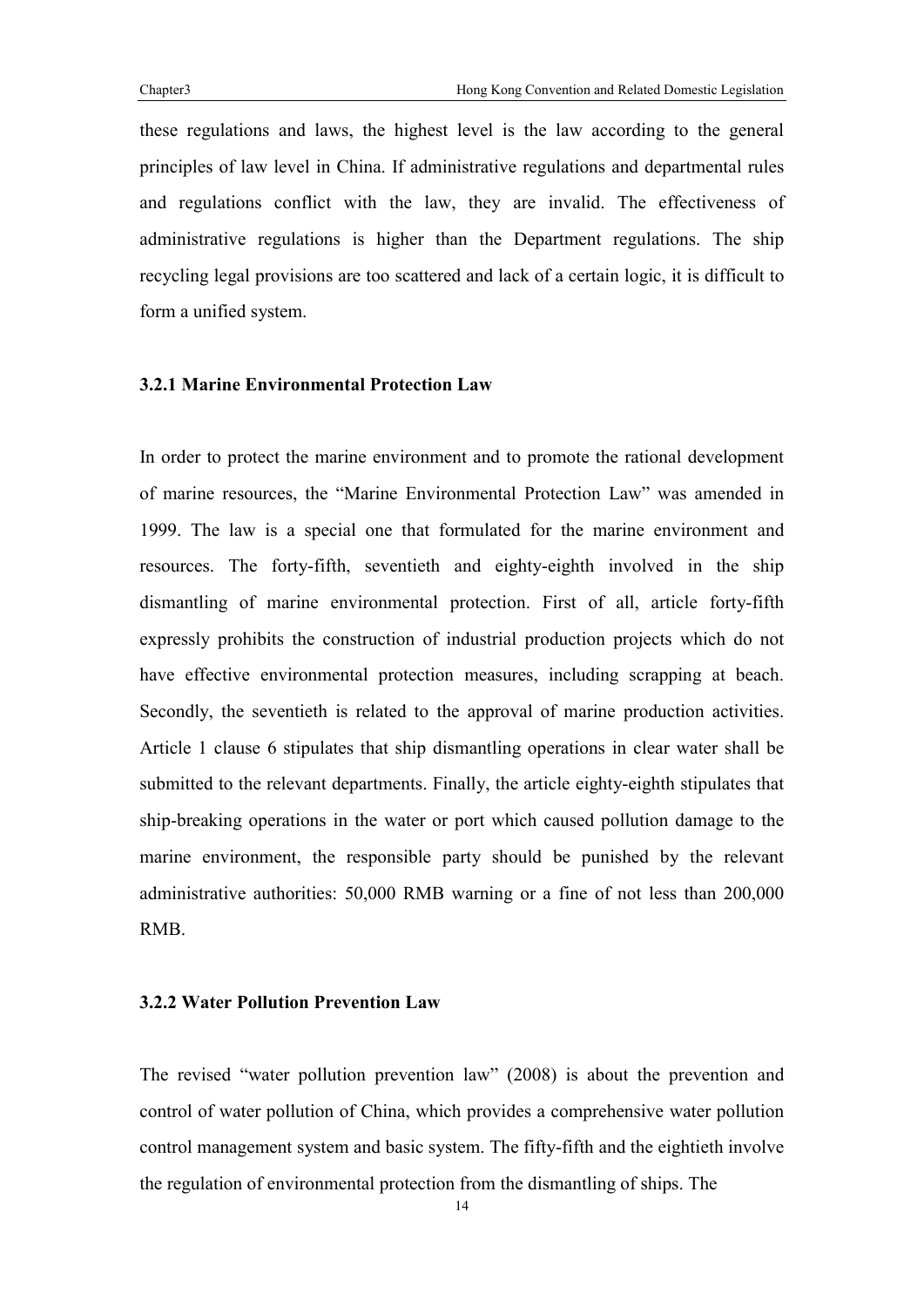provisions of article fifty-fifth, water dismantling operations shall formulate the corresponding operation plan and take positive and effective measures for prevention and control of pollution. The operation plan should be reported to the maritime administrative agency and should be audited by the maritime agency. The provisions of article eighty-eighth stipulate that if ship dismantling operations carried out without the approval and audit according to the provisions of article fifty-fifth, corresponding administrative punishment measures could be taken by the maritime administrative agency or the competent department of fisheries division in accordance with the responsibilities. The thirty-first clause of "water pollution prevention law" stipulates the rules for the implementation of the supervision and management of ship pollution prevention and control.

# **3.2.3 Ship Pollution Prevention and Control of Marine Environment Management Regulations**

The provisions stipulate the related issue according to the two basic principles (Prevention and Control), which achieve the transformation of marine pollution prevention and control work from the "prevention" to "prevention and control". In the general provisions of the second chapter stipulates the set up and qualification of the ship-breaking enterprises. The fourth chapter "pollution prevention of ship related operations" stipulate the dismantling, dismantling site and operation personnel. The eighth chapter stipulates the legal liability for pollution damage caused by ship scrapping.

#### **3.2.4 Regulations on Prevention of Environment Pollution by Ship Scraping**

"Regulations on prevention of environment pollution by ship scraping" is the earliest regulation which regulates ship-breaking industry in China. Although issued more than 20 years ago, it also has very important significance at present. The main contents include: the definition of scrapping on the land and above the water, on the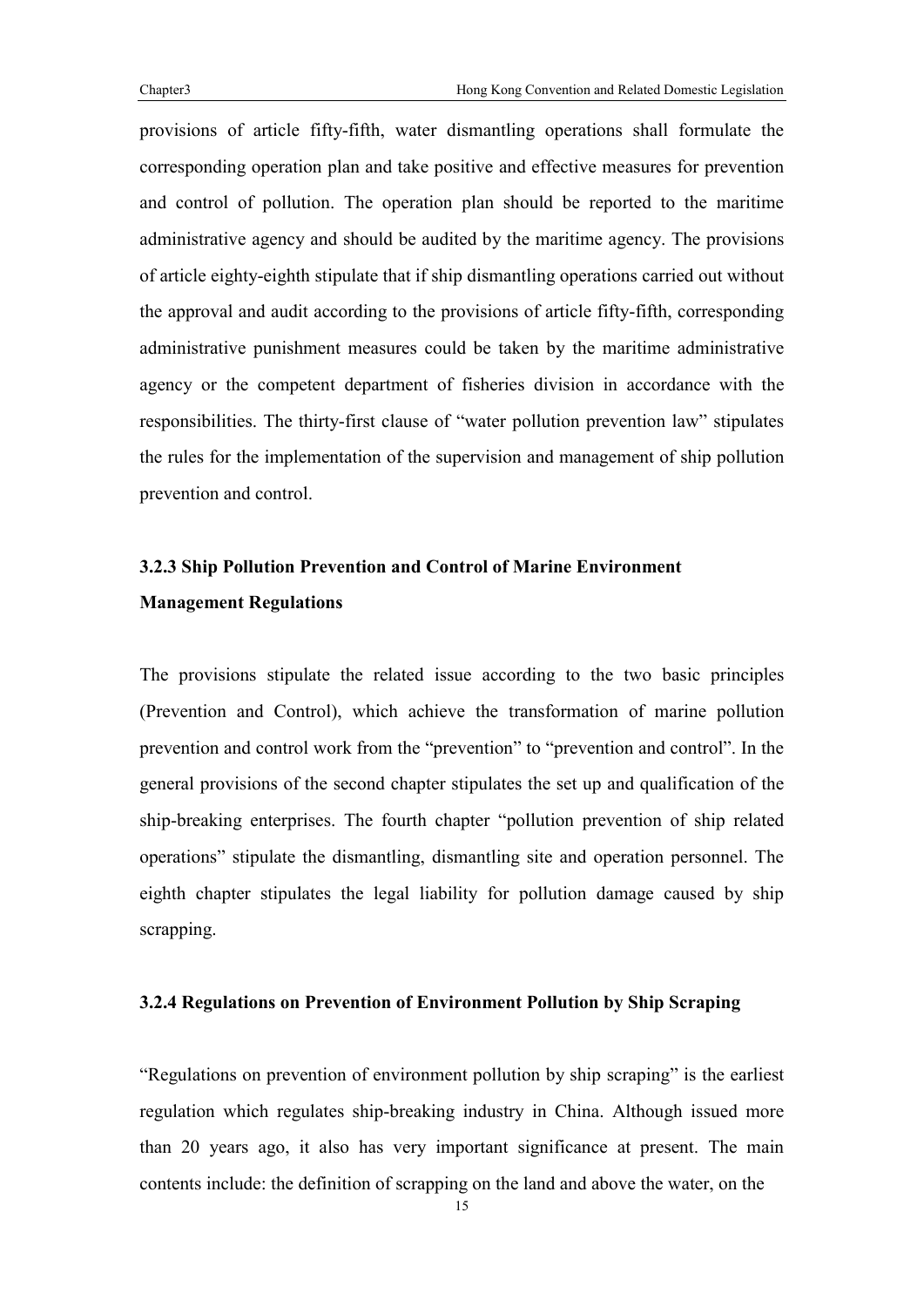other side of scrapping and definition, location and setting of related environmental protection departments and ship-breaking industry, control of ship-breaking activities, pollution control and responsibility of pollution of ship scrapping.

#### **3.2.5 Old Transport Ship Management Regulations**

According to "Old transport ship management regulations", the old ship should be managed in accordance with the provisions, and should retire on time. If not scrapped on time according to the regulation, the ship-owner will bear the corresponding legal responsibility. There is no mandatory provision to stipulate whether a ship should be scrapped when she does not reach the age of retirement. The ship owners can choose to continue to operate or to dismantle their ship in advance. There is no clear standard about the import and export of old ships in china. The related legal provisions scattered in various laws and regulations. "Old transport ship management regulations" only stipulate the import for foreign old ships.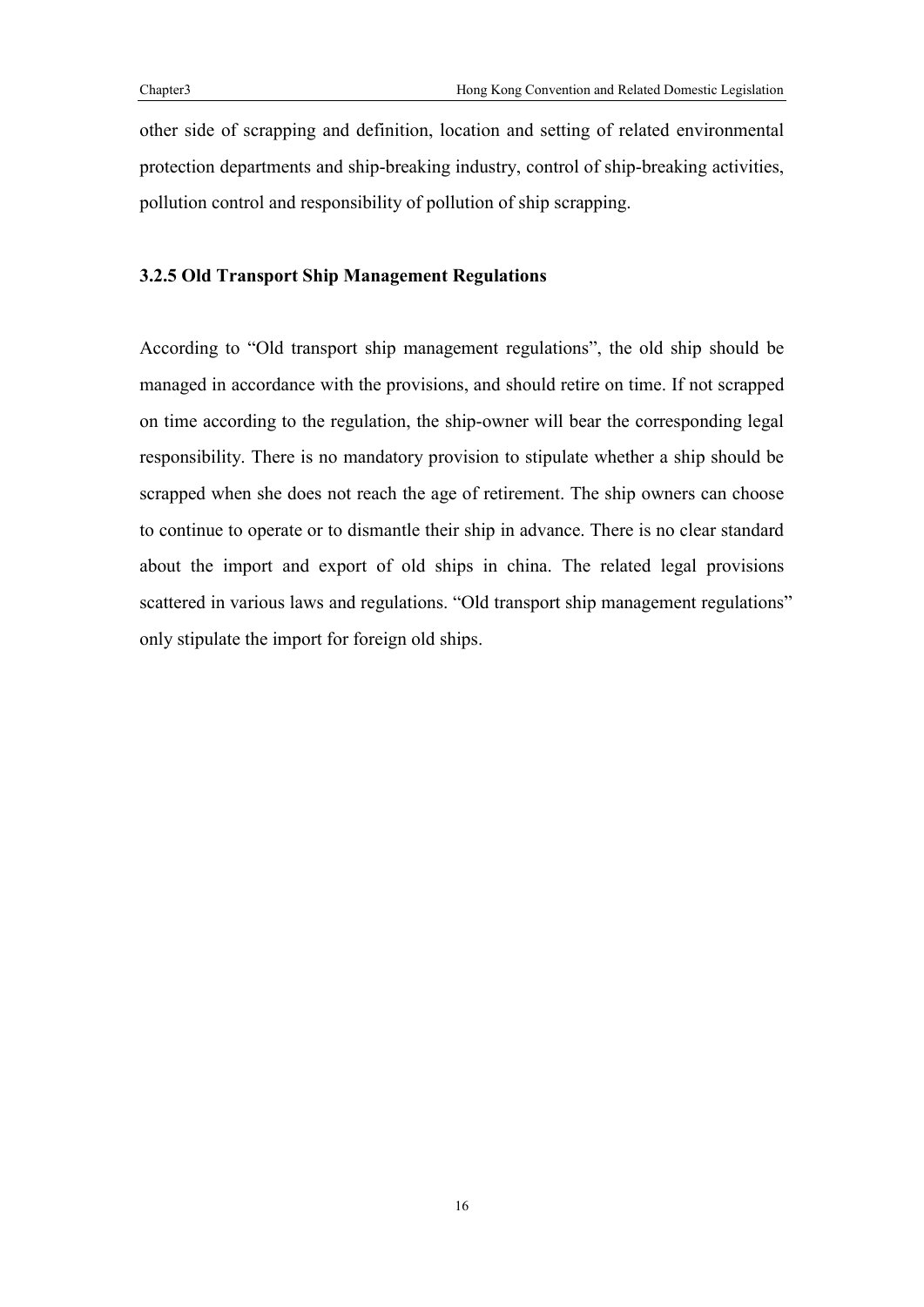#### **Chapter 4 Influences of Hong Kong Convention in China**

#### **4.1 The requirements of ship management and ship-breaking facilities**

## **4.1.1 The design, construction, operation and maintenance of the ship should meet the requirements of the Convention**

According to the Convention and the annex and appendix, the hazardous materials listed in the appendix 1 should be banned and (or) restricted in the ship from the day that be built. In the follow-up operation and maintenance process should also comply with these regulations. The new ship should have a list of hazardous materials. The name, location and probably number of harmful material that defined in Annex 1 and Appendix 2 of ship's structure and equipment should be listed clearly at least. The ship should be no later than 5 years (before the year 2015) after the entry into force of the Convention or before going to the recycling facilities. As far as possible to meet the requirements of the new ship as above. The hazardous materials list should be maintained and updated by the ship in the whole process of operation. The list should reflect the changes of hazardous materials during a new equipment installation or the change of ship's structures. (Lv, 2009, p.117)

#### **4.1.2 Accept the inspection and certification management**

In order to standardize the management of the ships that suit for the Convention, the Convention uses inspection and issuing mechanism. The applicable ships should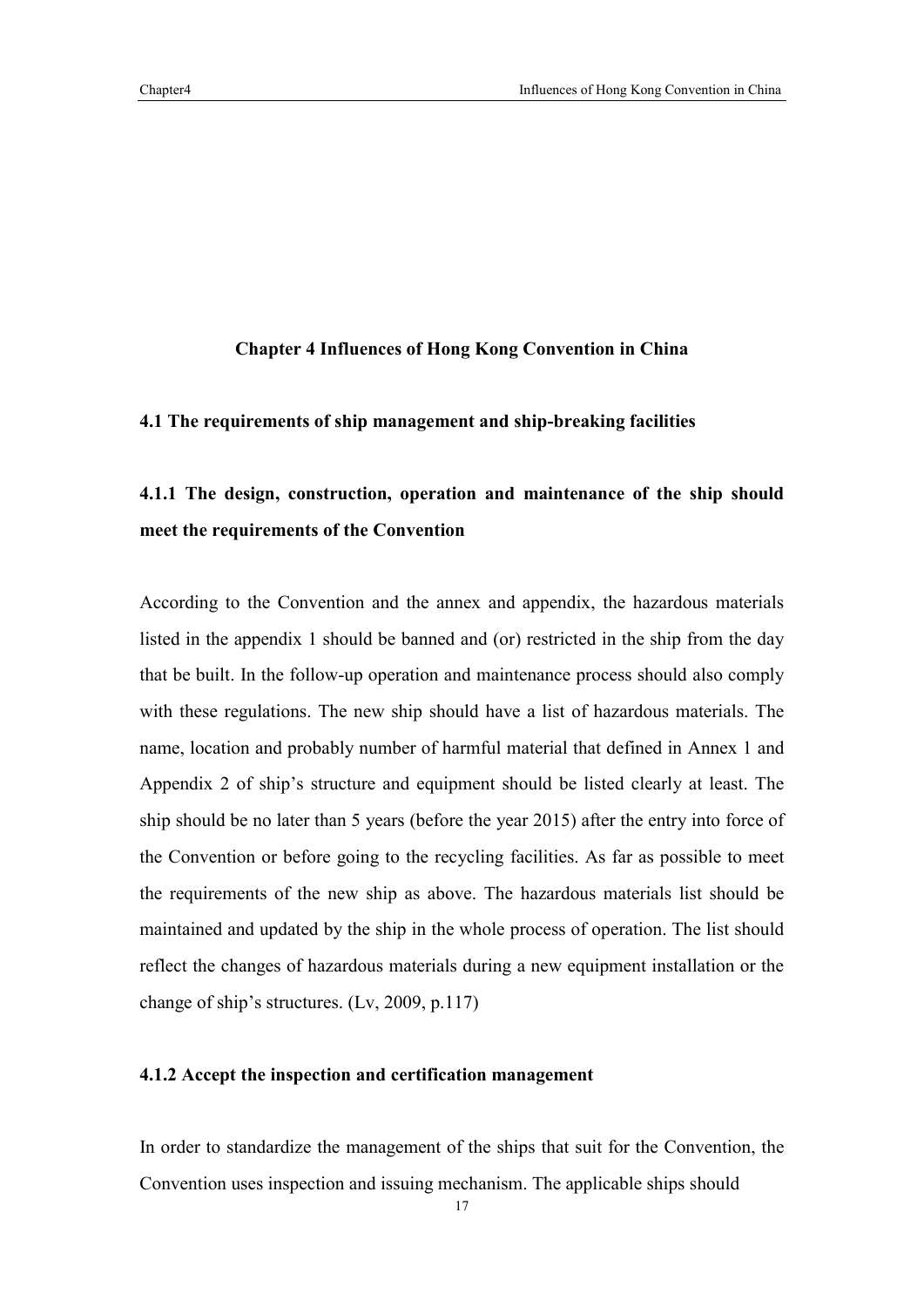receive the initial survey before put into operation, not more than 5 years interval of the renewal survey, additional survey of vessels related to great changes and final test end before the start of operation and dismantling. Inspection is carried out by the competent authorities of a Contracting State or its approved and authorized organizations and individuals. The "international certificate of hazardous materials list" should be issued after initial survey or renewal survey. Additional survey is the appropriate endorsement on the certificate. If the ship is not in the test port when the certificate expires, the authorities can effectively extend the duration of the certificate. This extension shall be allowed to be used only for the ship sailing to the port where complete its inspection. The extension shall not exceed 3 months in any case. The ship should not leave the port before getting a new certificate. (Lv, 2009, p.118)

#### **4.1.3 Receive routine inspections, illegal investigation and punishment**

In order supervise the situation of ship that meet the requirements of the Convention, the applicable ships should accept the port state inspection carried out by the authorized officer. The PSCO will check whether the ship carry a valid "international ship hazardous materials list certificate" or "international dismantling ready certificate". The ship does not carry a valid certificate should be investigated and dealt with according to port domestic legislation, including warning, detention, deportation, and even refused to come in. If taking the above action, the parties shall immediately notify the relevant authorities of the ship and the international maritime organization.

#### **4.1.4 To prepare and report the dismantling of ships**

The ship should prepare to meet the following requirements before dismantling. The first one is to ensure that the selection of facilities which meet the requirements of the Convention. Secondly, the amount of residual of cargo, sewage and fuel should be reduced to the minimum before entered in the ship-breaking facilities. Thirdly, the hold and pump room of liquid cargo ship should meet the requirements that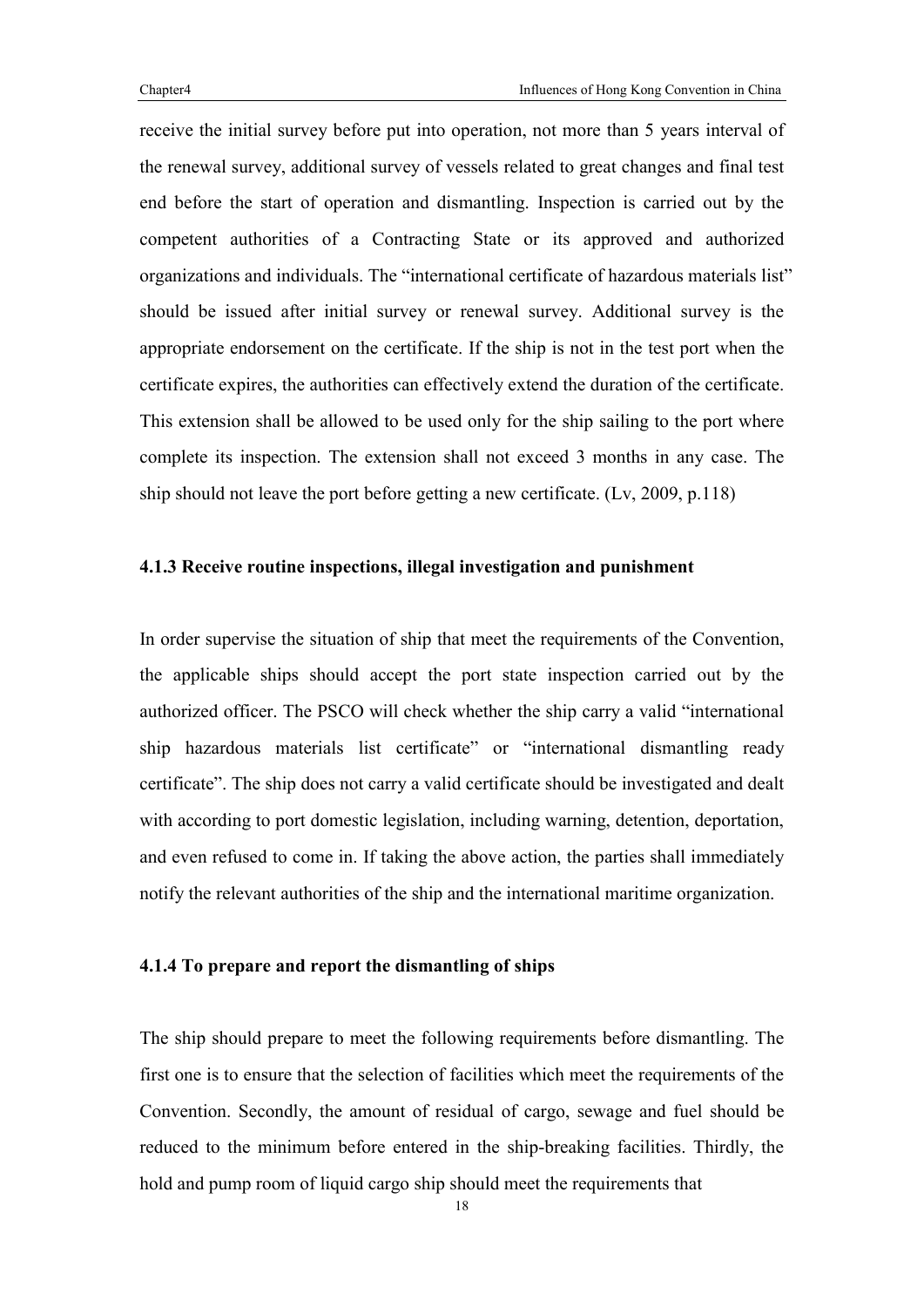"personnel safe" or "hot work safe" before reaches the ship-breaking facilities according to the relevant laws of China. The fourth is to provide all available information about the ship to recycling facilities. Recycling facilities should make the ship's scrapping plans with the requirements of the Convention. The fifth is to ensure that the first part of the inventory of hazardous materials is the latest according to the annex of the Convention. The sixth is about the situation of operational waste of the second part and material of the third part.

#### **4.1.5 The implementation of approval mechanism of recycling facilities**

The Convention requires States parties should ensure that recycling facilities are designed, built and operated in accordance with the provisions of the Convention for the safe and environmentally sound way through domestic legislation. The approval that permits ships to engage in demolition work should be given through the establishment of approval mechanism, which based on the inspection of the documents and facilities of the Convention. The approval certificates of recycling facilities are issued to qualified recycling facilities in a unified format. The certificate of approval is issued, cancelled, suspended, modified and changed by the contracting party.

#### **4.1.6 The formulation and implementation of recycling facilities plan**

Approved recycling facilities should formulate "recycling facilities plan". This plan should list the management policy and management objectives of the safety for workers, health protection and environmental protection. Ship-breaking operation procedure and standard system should be established, which related to the implementation of the Convention and company policy. This plan should conclude the roles and responsibilities of employers and workers in the operation of the ship and provide information and training for the workers of the project. Emergency preparedness and response plan, ship-breaking operation monitoring and recording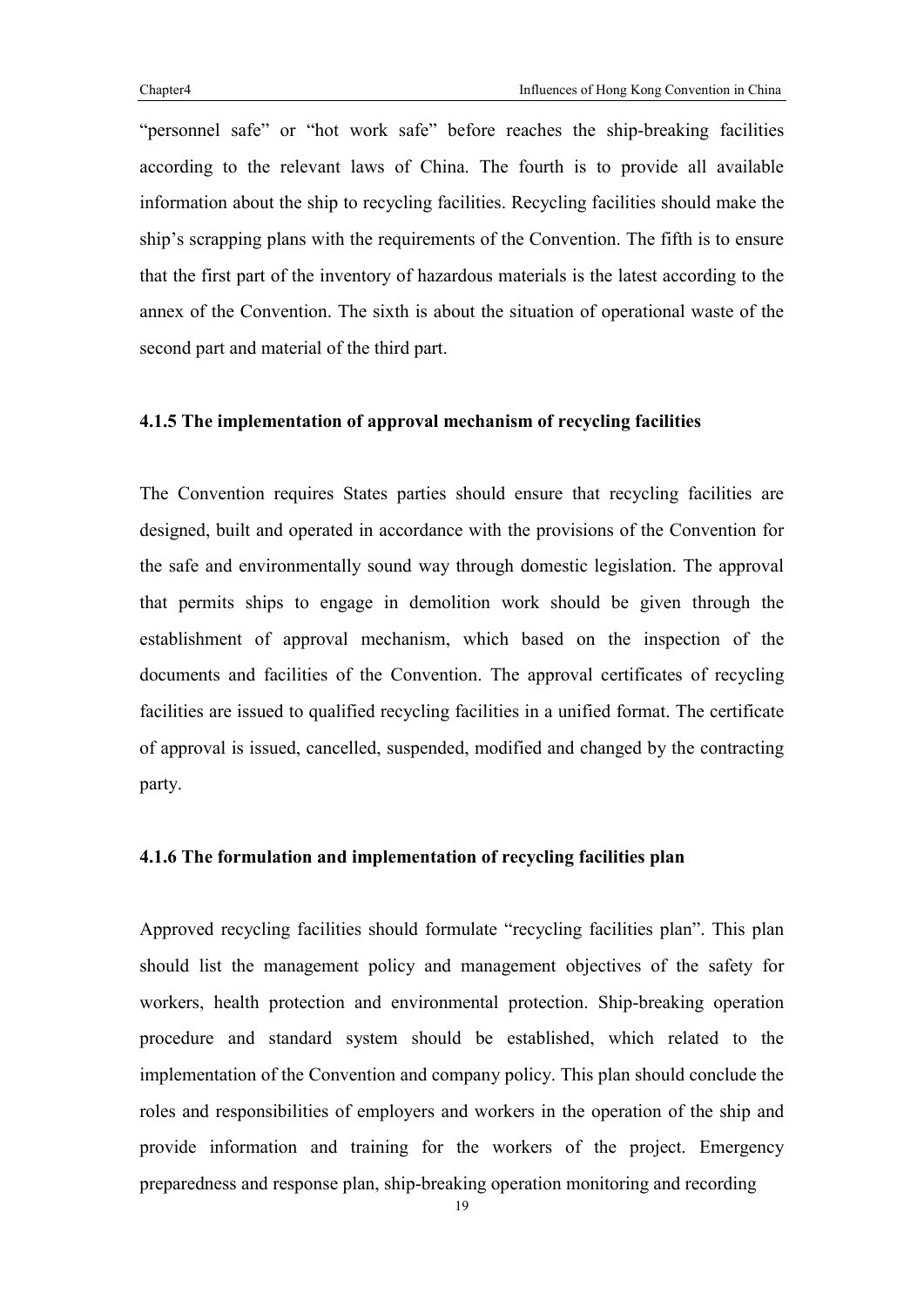system and accident reporting system also should be list clearly. The demolition operation process should receive examination, supervision and sampling. Implement the relevant content of "recycling facilities plan". The safety of hazardous materials and environmentally sound management should be done well, which will help to prevent the harmful effect on human health and the environment of ship-breaking operation. Report the events about workers' safety, health and environmental damage, accident, occupation disease or long-term effects of scrapping operations.

## **4.1.7 Formulate scrapping plans and report the completion of ship breaking operation**

According to the ship operations, ship recycling facilities should formulate "scrapping plans" based on the provided information according to their own situation. This plan should include the establishment, maintain and monitor "personnel into safety" and "hot work safety" conditions and how to manage the information about all types of materials and the amount that listed in hazardous materials list. The "scrapping plans" should receive the approval of the competent authority. When waste ships get the "International dismantling ready certificate", ship-breaking facilities should report the starting time of dismantling process according to Appendix 7 in the form of a written report. Ship-breaking operation should not be carried out before submitting a report.

#### **4.2 Influence on shipyard**

#### **4.2.1 Providing "Inventory of Hazardous Materials"**

The most important effect on shipyard of "Hong Kong Convention" is providing "Inventory of Hazardous Materials" (IHM). In the fifth clause of second chapter "list of hazardous substances" requires: each new ship should have a list of hazardous substances. The main purpose of the list is providing ships' special information of hazardous materials, which would help to protect the shipyard workers' safety and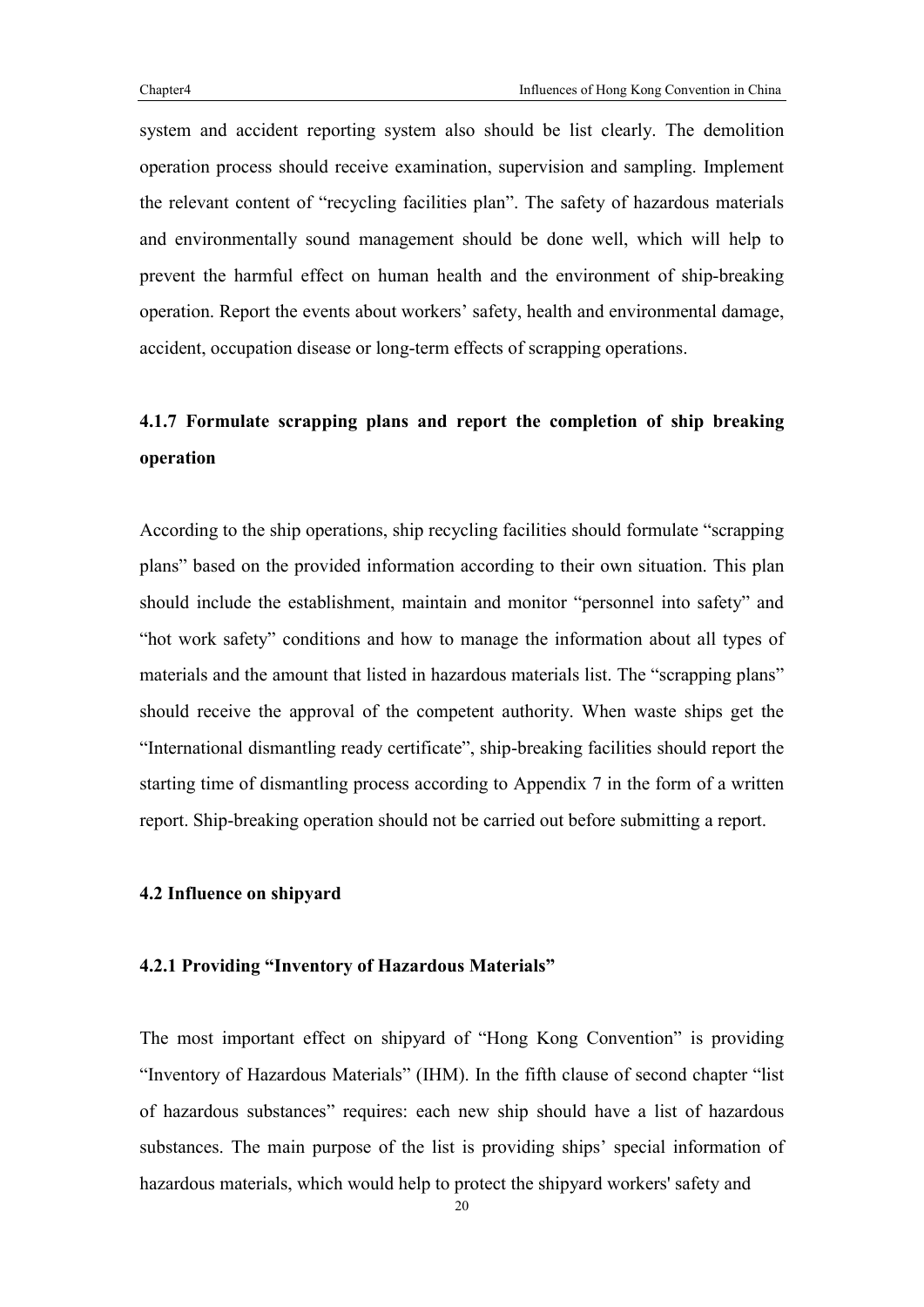health and prevent the ship pollution to the environment in the demolition process. In the process of design and construction of the ship in the shipyard, she only needs to provide IHM.

#### **4.2.2 The issuance on international certificate of IHM (ICIHM)**

After the formal implementation of the new convention and before the ship put into operation, the competent authority or its authorized person or any organization needs to authenticate the IHM. If passed, "International Certificate on Inventory of Hazardous Materials" should be issued. If not through, the delivery and operation time of the ship may be affected.

#### **4.2.3 The increase of cost**

The Convention requires the use of safety, environment harmless materials. The use of hazardous materials should be restricted or even prohibited gradually. These materials may be widely used in shipbuilding. For example, Appendix 1 contains "asbestos". At present, China began to prohibit the use of asbestos: Chinese Classification Society (CCS) issued "notice on the implementation of products without asbestos" in May 31, 2011, which prohibits the installation of materials containing asbestos. The CCS issued the supplementary provisions which require shipyard provides "statement of no asbestos" before the completion of the new ship. With the improvement of requirements of the Convention, there will be more material added to the hazardous materials in the annex. These materials are restricted and prohibited, therefore, the shipyard need to search for new materials and enable some alternative. No matter whether these equipment or accessories are developed by domestic manufacturers or monopoly again by developed countries, the shipyard is facing with the price increase (pressure on equipment R  $\&$  D). The shipyard choice will be smaller and the purchase cost will be increased. (Jing, 2012, p.30)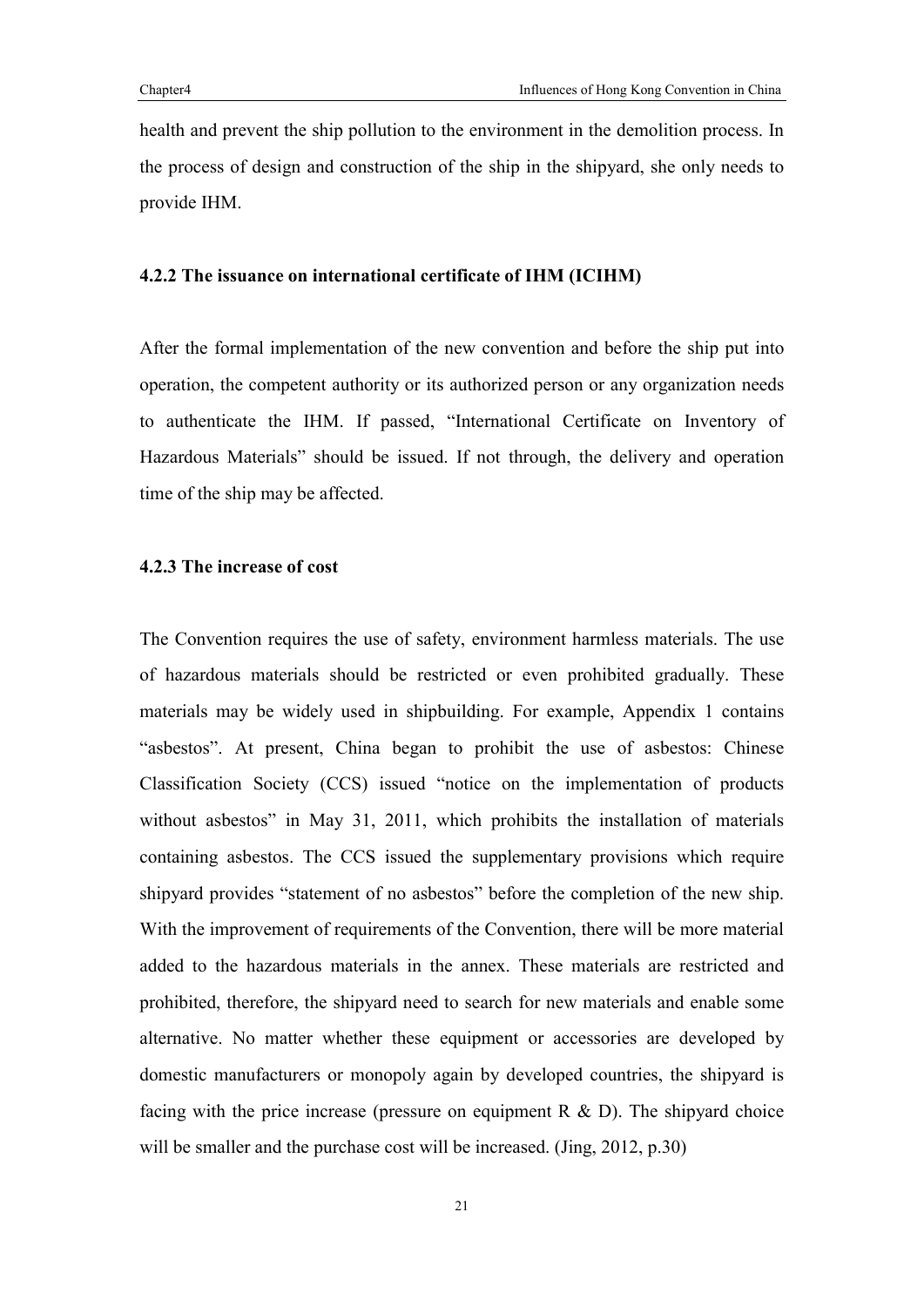#### **4.2.4 Building of green ship**

Nowadays, with the international environmental issues have become increasingly concerned, building the so-called "green ship" is gradually becoming a trend. The "green degree" will be an important competition index of the world shipbuilding market in the future. If China's shipbuilding industry cannot reduce the use of hazardous substances as far as possible to a minimum, we may be in a disadvantageous position in the future competition.

#### **4.3 Influence on ship-breaking industry**

"Hong Kong Convention" stipulates specific detailed requirements for recycling facilities and set up information exchange mechanism about recycling facilities between the parties. Therefore, the Convention will help to create a fair competition environment for the ship-breaking industry in the international scope and promote the standardized management of recycling facilities in health and safety, environmental protection. However, there is a great distance between the requirements of the "Hong Kong Convention" and the overall level of the ship-breaking industry in the world. Ship-breaking company must increase investment, improve technology, scientific management for the sake of changing the current situation of industry to reach the requirements of the Convention. That will cause the ship-breaking industry pay higher safety and environmental protection cost, which will cause the parties under the jurisdiction of the recycling facilities business competitiveness is lower than that of non contracting states of recycling facilities.

#### **4.4 Influence on shipping business**

At present, the shipping market is still not optimistic. The ship owners are facing difficult business environment due to the high number of old ships, freight fell continuously, high fuel prices and other factors. At the same time, the situation that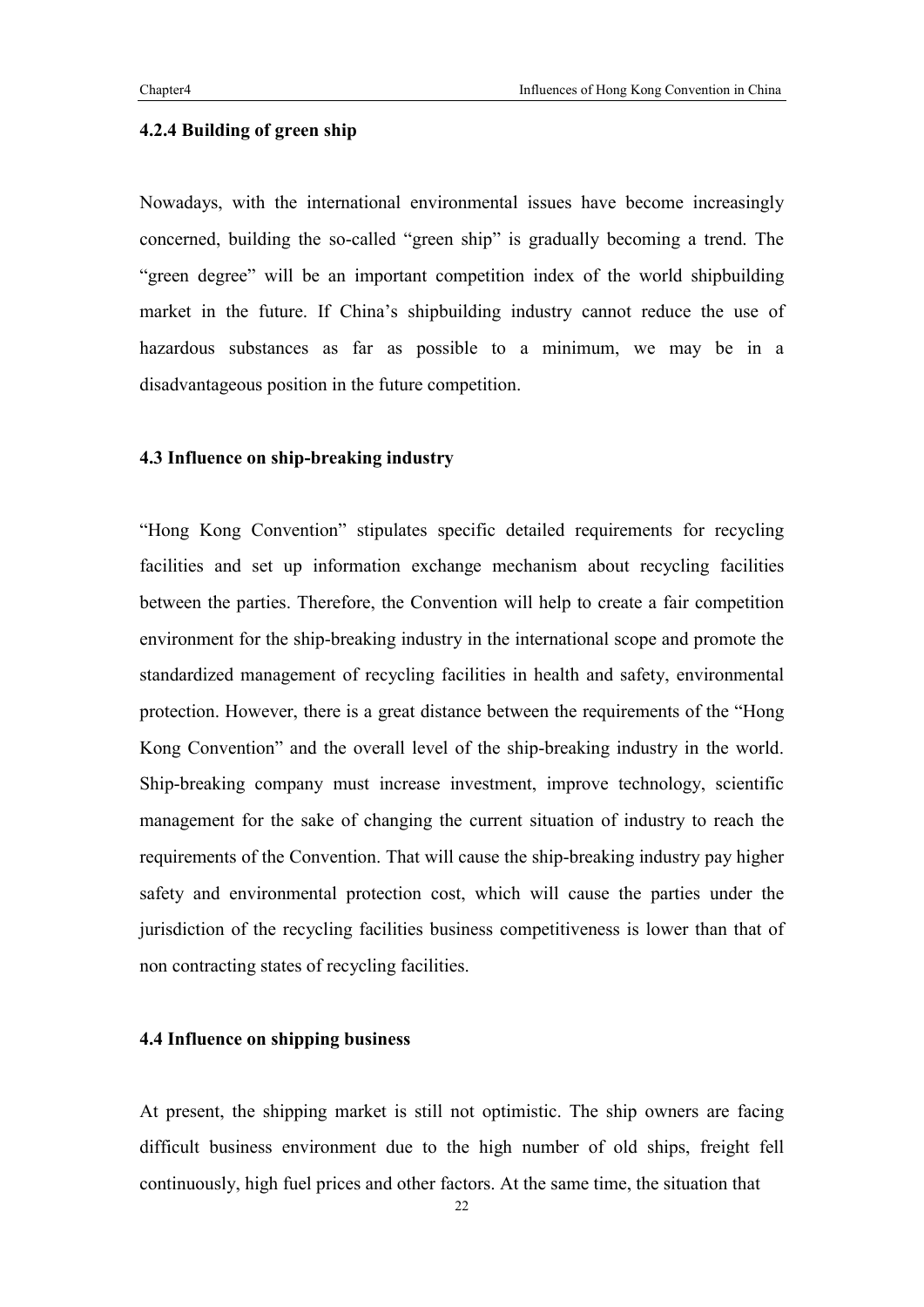shipping market had pile up in excess of requirement become more serious due to a large number of ships that booked before international financial crisis is put into service.

The relevant requirement of "Hong Kong Convention" is increasing the safety and pollution prevention responsibility of ship-owners and ships, which can promote the realization of the safe and environmentally sound scrapping intention from the source. However, the owner must make special arrangements for the implementation of responsibility. For example, the relevant management information should be added into company safety management system. The ship must accept a variety of inspection and obtain the certificate. The ship shall formulate and implement for maintaining the list of hazardous materials program. Operations must be carried out to ensure the inventory of hazardous materials to be maintained and updated. In addition, the Convention prohibits and (or) restricts in the limit of traditional hazardous materials. The owners have to pay higher fees to afford the use of environmentally friendly materials as alternatives to high standards. The ship owner is facing to higher time and economic costs and greater management pressure. (Lv, 2009, p.119)

The shipping industry downturn and affected by the Hong Kong Convention, international environmental protection rules, the bill of scrapping and the EEDI, the old ship was gradually replaced by the green ship. Many policy measures that encourage single hull tankers and old ships scrapped in advance are introduced in China, which impel the ship owner promptly sent old ships and high energy consumption and high emissions ships to be demolished.

#### **4.5 Influence on competent authority**

#### **4.5.1 Briefing on competent authority**

"Competent Authority" means a governmental authority or authorities designated by a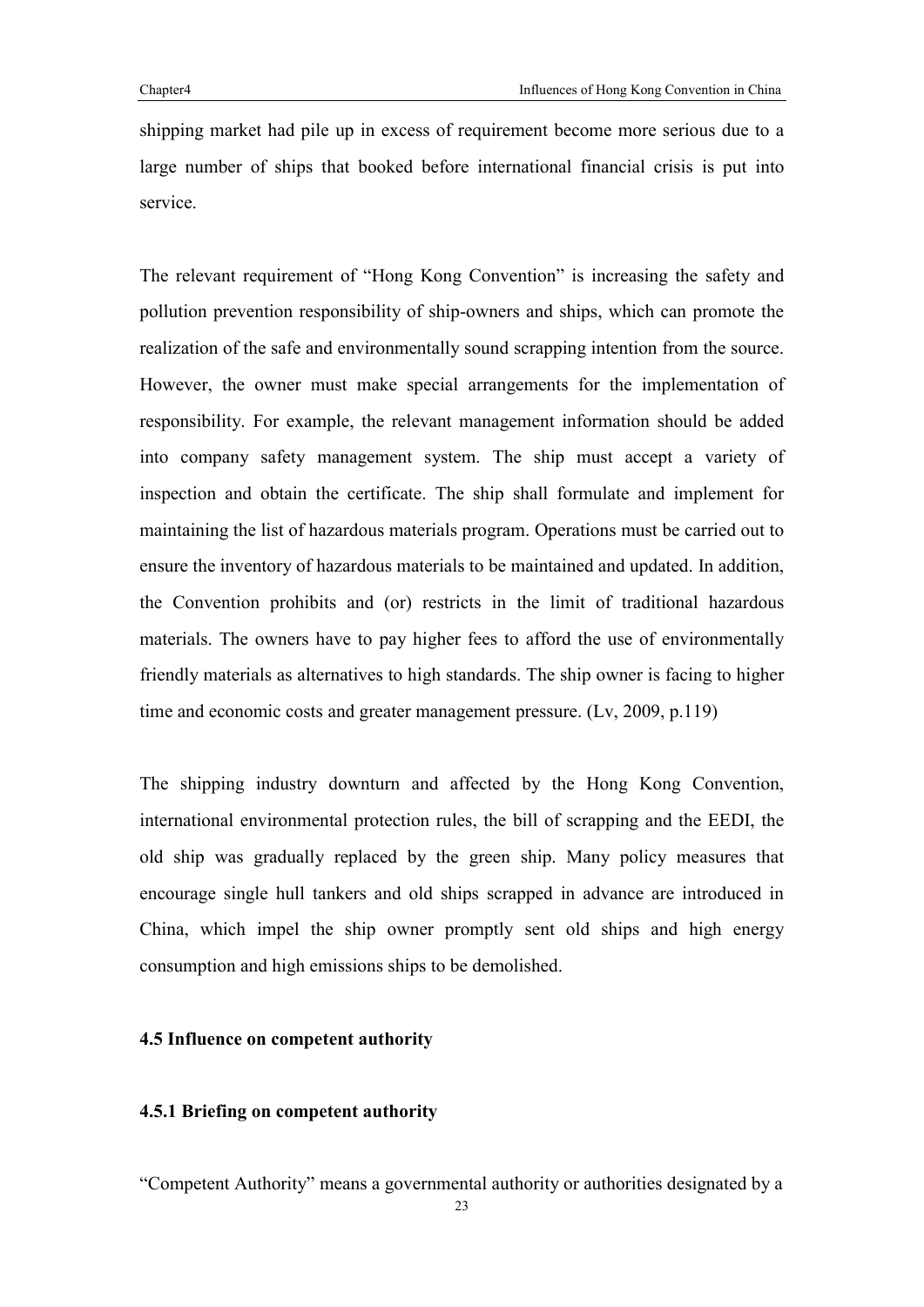party as responsible, within specified geographical area or area of expertise, for duties related to ship-recycling facilities operating within the jurisdiction of that party as specified in the Hong Kong Convention. China maritime safety administration (MSA) is one of the important competent authorities defined in the convention.

#### **4.5.2 Specific effects**

In order to ensure the effective implementation of "Hong Kong Convention", the Convention gives the competent authorities some jurisdiction of Contracting State inspection, certification, inspection and supervision. At the same time, the competent authority also is required to refine the requirements of the Convention through domestic legislative, which would help to ensure the effective formation of safety and environmentally sound management mechanism. The inspection, investigation and punishment measures should be specified and strengthened according to the requirements of the Convention. The Hong Kong Convention put higher requirements and more management responsibility to the competent authorities. Because different countries have difference management system, the competent authority may involve the maritime sector, safety supervision, environmental protection and other departments. Specifically, the maritime sector will undertake the inspection, certification and supervision responsibilities of their applicable ships and recycling facilities according to the Convention. The implementation of port state control (PSC) to ships, supervision about a valid certificate should be carried out by the competent authority.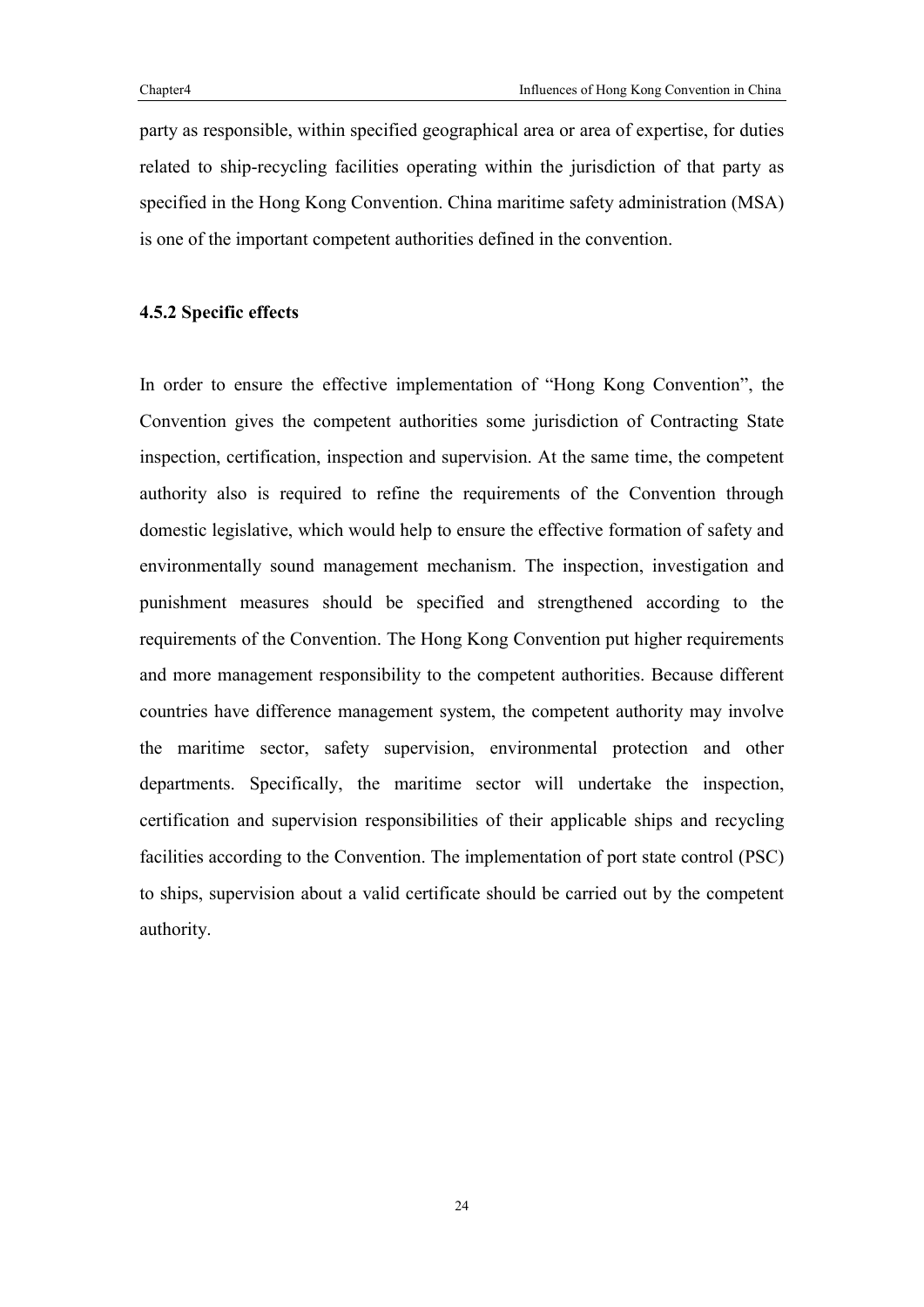#### **Chapter 5 Countermeasures to the Influences**

#### **5.1 Countermeasures of the shipyard**

"Hong Kong Convention" stipulates that the IHM certificate should be provided when the delivery of the new ship. So, the IHM should be included in the construction contract. Because the shipyard required a longer period to get the information and needs to communicate with suppliers, manufacturers, the shipyard should prepare the IHM at the early stage of the ship design.

#### **5.1.1 Select the supplier and evaluate the products**

For the shipyard, the first issue is to reduce the utilization of hazardous materials and find safe, environmentally friendly materials. This requires the shipyard to re-identify the suitable suppliers and assess their products carefully. Check for possible hazardous materials from upstream suppliers in their products.

#### **5.1.2 Preparation of IHM**

The shipyard must consider IHM in ship design stage. The main part of IHM is "Material Declaration (MD)" and "Supplier's Declaration of Conformity (SDOC)". At the same time the shipyard should ask suppliers to provide their information about MD and SDOC. "Hong Kong Convention" stipulate that the hazardous substances must be written to the list of hazardous substances, which include cadmium and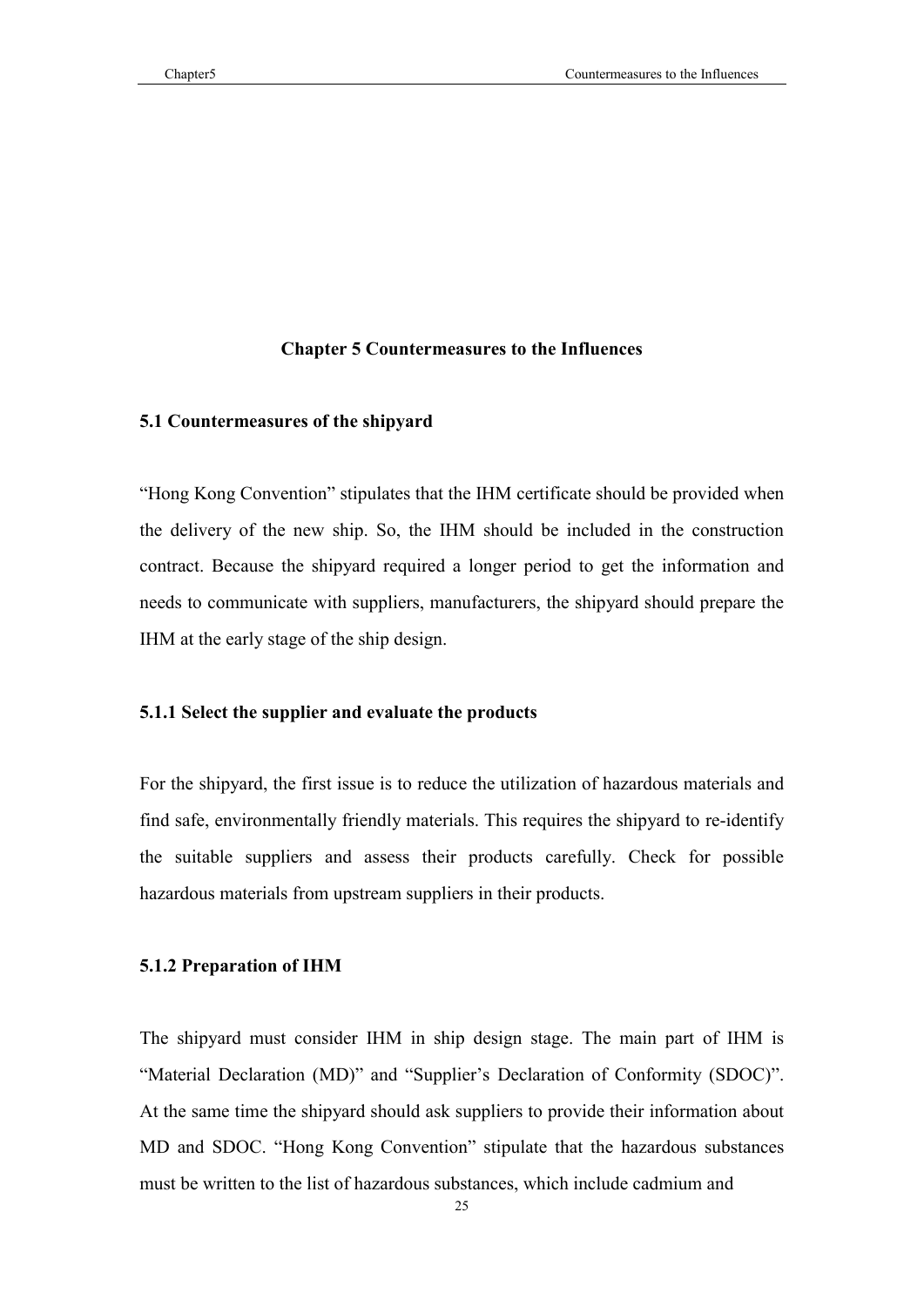cadmium compounds, hexavalent chromium and hexavalent chromium compounds, lead and lead compounds, mercury and mercury compounds, polybrominated biphenyls, polybrominated biphenyl ether, two polychlorinated biphenyls, radioactive substances, some short chain chlorinated paraffin etc. Therefore, the shipyard must carefully check whether these substances exist and truthfully write the list of hazardous substances. (Jing, 2012, p.31)

#### **5.1.3 Points for attention in the process of preparation of IHM**

The shipyard should also pay attention to the following questions in preparation for the IHM. Each kind of homogeneous material should include harmful material declaration. If the selected classification is GL, supply chain vendors are proposed to provide SDOC and MD. SDOC clarified all statement of responsibility, which has the legal significance. SDOC should contain MD. SDOC and MD of shipyard's self-made parts also need to ask for the manufacturer to supply. The shipyard should be responsible for collecting all the SDOC and MD and submitted to the owner and classification society finally.

#### **5.1.4 Reduce the cost pressure**

After the entry into force of the Convention, it is clearly that the shipyards has increased the cost and compress the profit. From the aspect of cost reduction, the shipyard measures may different with each other. There are some suggestions for them.

(1) The shipyard can be considered a strategic joint with suitable suppliers, which can enhance the strength and can also pass the pressure.

(2) Looking for external financing.

26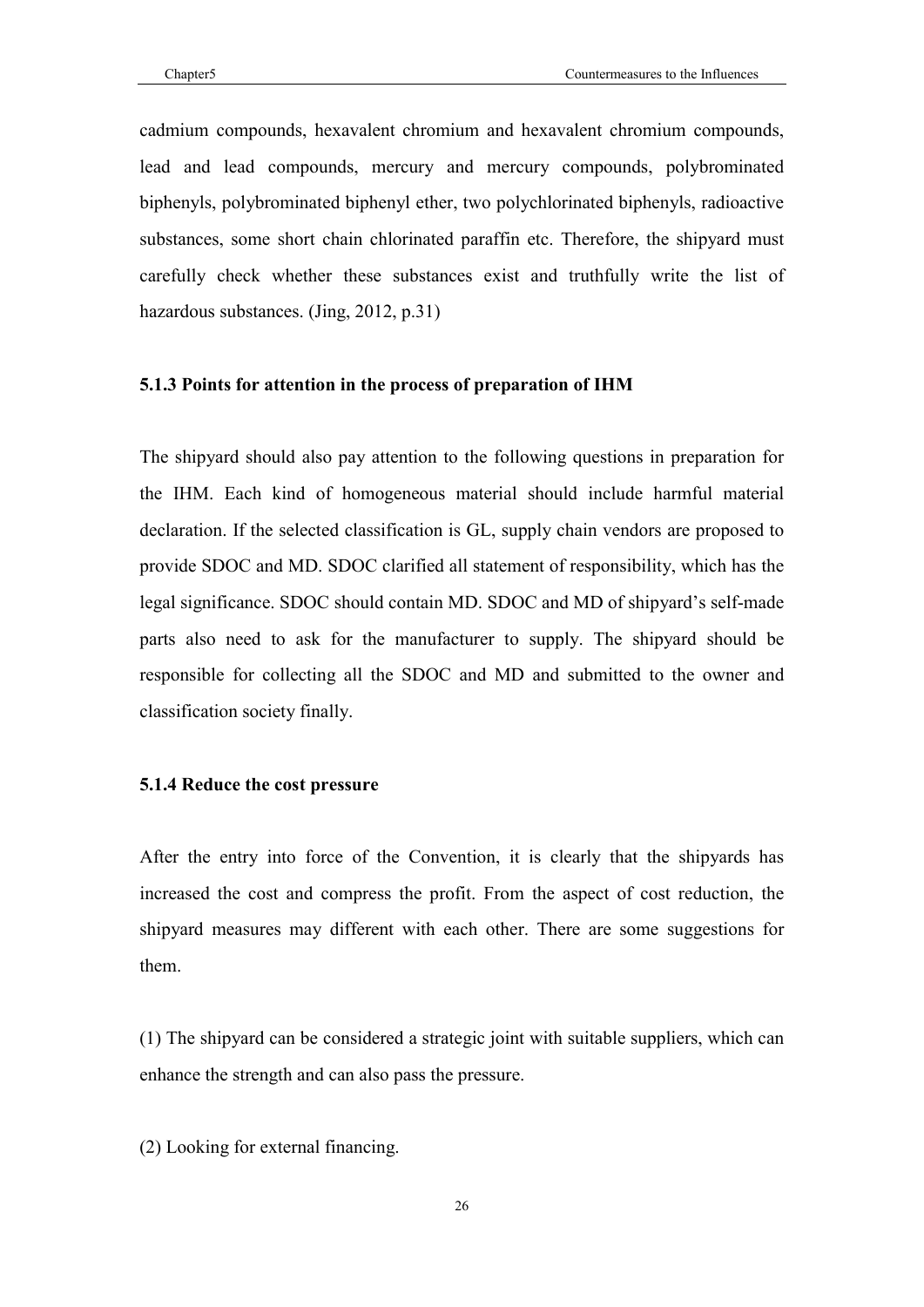(3) To optimize the management, improve the production efficiency; improve production technology, shorten the production cycle.

(4) To solve technical problems, improve recycling technology; improve the added value of the products and so on.

#### **5.2 Countermeasures of the shipping business**

#### **5.2.1 Enhance the ability**

Ship-breaking enterprises shall face the situation and the current difficulties combined with the actual situation. Every ship-breaking company should research their own development strategy, business strategy, corporate positioning and vigorously promote the reform, adopt comprehensive measures and enhance ability of the enterprise.

# **5.2.2 Accelerate the pace of structural adjustment, transformation and upgrading of enterprise**

In the development stage of the socialist economy market, enterprises are in a crucial period. Therefore, ship-breaking enterprises should see clear about the situation and seize the opportunity, which would help them to do a good job in the main business and to seek new economic growth point. In addition, adjust business strategy to meet the market test is also very important.

#### **5.2.3 The removal of unreasonable demands**

Due to the current implementation of the replacement of the new policy, the domestic shipping companies receive government subsidies. However, some shipping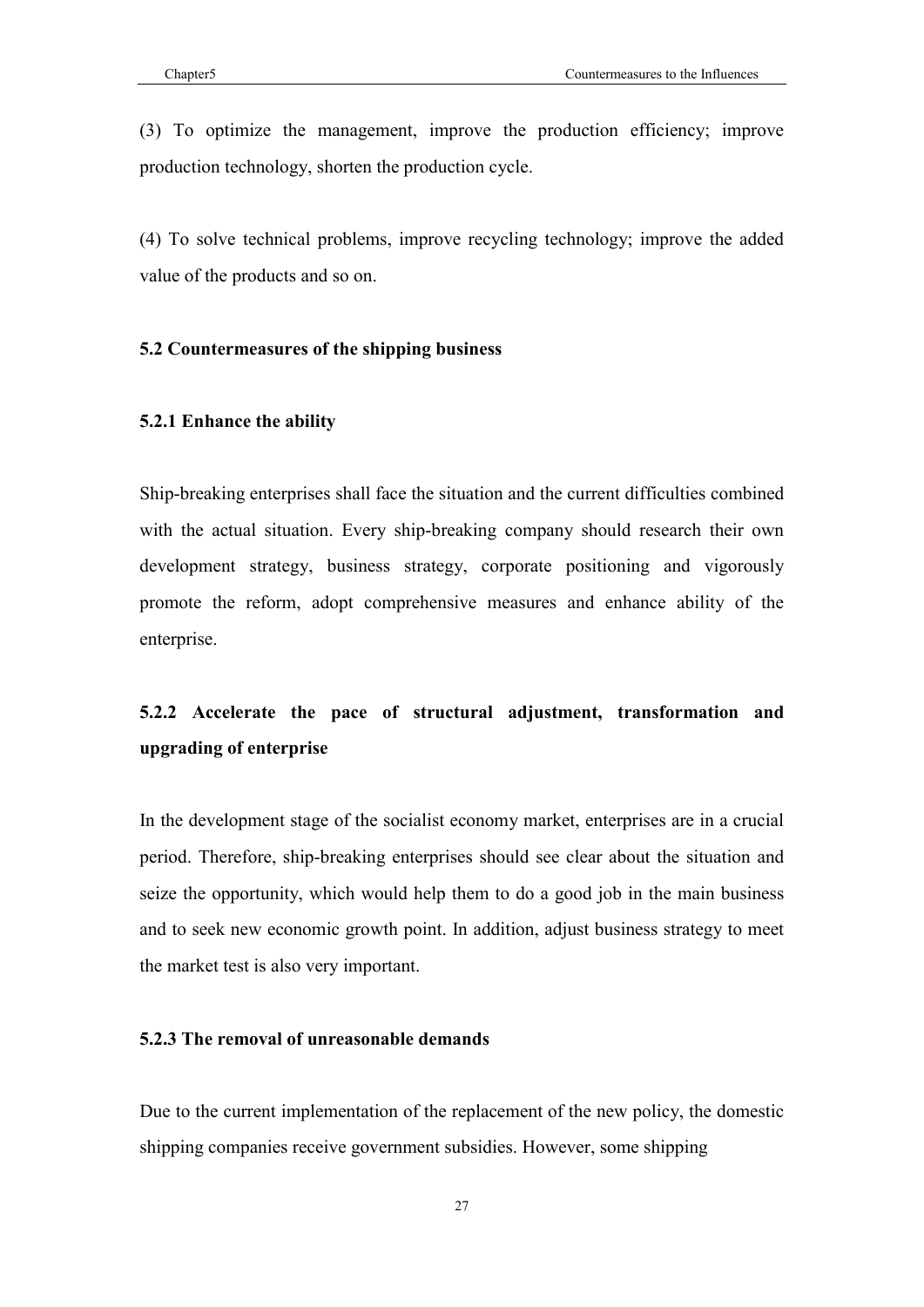companies blindly pursue the value of the hulk and some unreasonable demands is proposed (such as insurance, delivery conditions, etc.). The reality is that higher tax and environmental costs of enterprises are not taken into account. The risk management and other problems are not estimated by ship breaking business. Under the current shipping market, these companies should help each other to overcome the difficulties.

#### **5.2.4 Solve the problem of high tax burden of shipping companies**

At present, ship-breaking enterprises should pay the tariff and the value-added tax about total 20.51% (including 3% tariff). Iron ore, scrap imports is zero tariff, however, scrap ship should pay 3% import tariff. The legitimacy is questionable. In addition, it is very difficult for the domestic shipping firms to get value added tax (VAT) invoice when they buy domestic hulk. It is difficult to bear a high tax burden. In the current implementation of the replacement policy, the value-added tax policy of renewable resources of the Ministry of Finance in 2008 on the formulation of ship-breaking enterprises should be continued, which give the output VAT refunds of 50%. (CNSA, 2014)

#### **5.3 Countermeasures of the competent authority**

# **5.3.1 Carry out large-scale investigation, research on influence of the entry into force of the HK Convention**

The competent authority should carry out large-scale investigation which aiming at the domestic ship-breaking and ship-building industry and related industries. We should get a comprehensive understanding of enterprise management status, technical level, the quality of personnel, work environment, management system of ship-breaking industries. After that, we should study on the influence of the convention for these enterprises, for scrapping cost and the cost of new materials for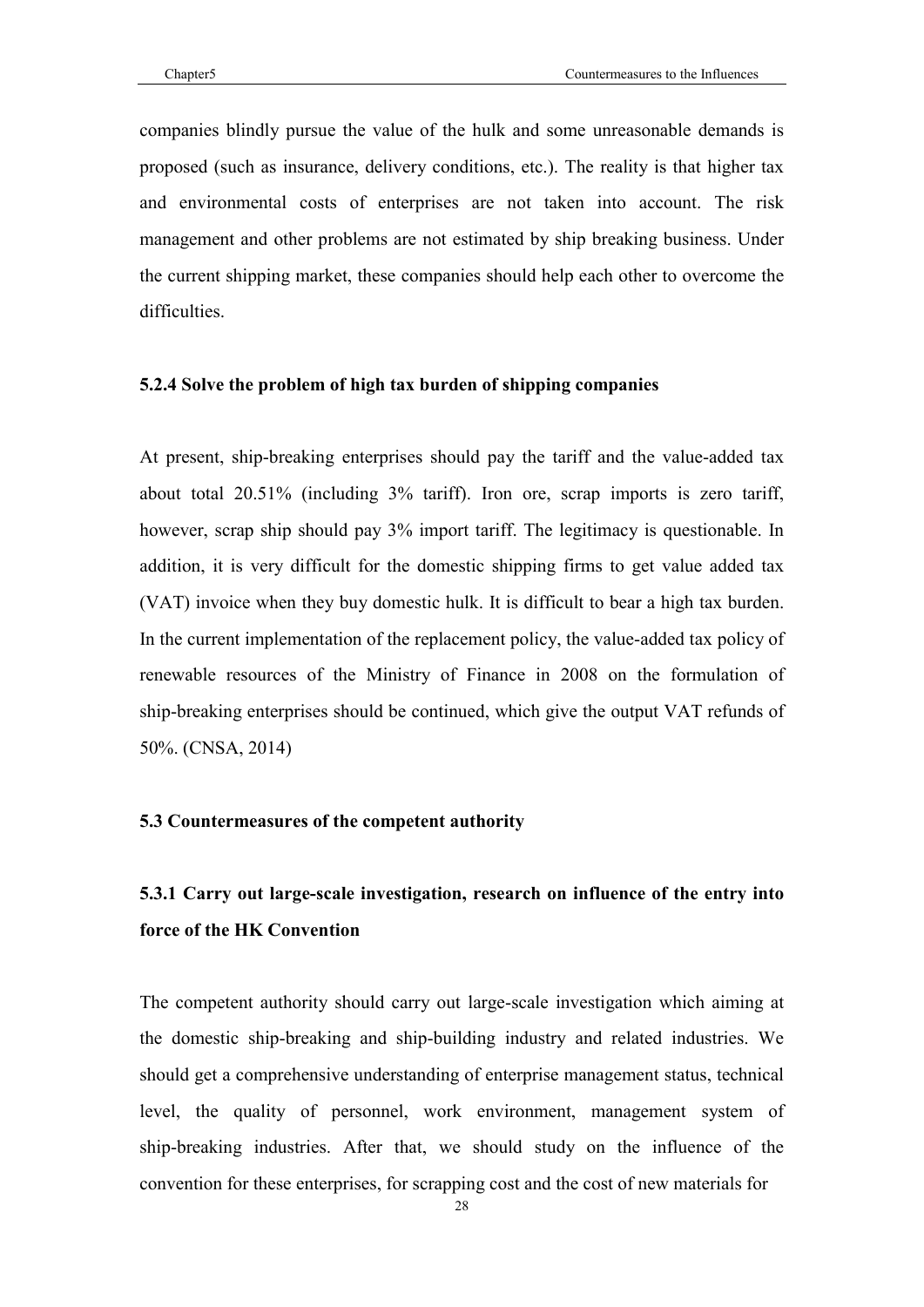building ships. It will provide the basis statistics for the competent authority. (Ma, 2014, p.28)

### **5.3.2 Carry out in-depth study on technical guidelines for the protection of vital interests**

In the process of making HK convention, some countries or organizations have submitted a proposal to the IMO guidelines. However, since the convention focuses on terms and there is no further discussion on the guidelines. After the adoption of the convention, the important work of the ship breaking issues of IMO is to establish technical guidelines. In this work, we can refer to a lot of existing results, such as BIMCO organization guidelines and ISO30000 series standard and so on. In-depth study on the technical problems involved in the guidelines is the important work of competent authority and it should be carried out immediately. This is conducive to the effective protection of the interests of the relevant domestic industry. (Liu, 2011, p.42)

# **5.3.3 The introduction of related policies for the development of the ship-breaking industry**

The development of the industry cannot be done without the guidance and support of policy. The formulation of the Hong Kong convention is a very good chance. The competent authority should formulate incentive policy. We should guide the direction of development of the ship-breaking industry through economic and policy levers. The ship-breaking industry should continue to invest in the security, the environmental protection facilities and occupation health, achieve the development to resource and environmental protection industries. We should use the cleaner production technology, research on clean alternative materials, improve process and limit the practical of hazardous materials of shipbuilding industry. The competent authority should guide shipping business strengthen the concept of environmental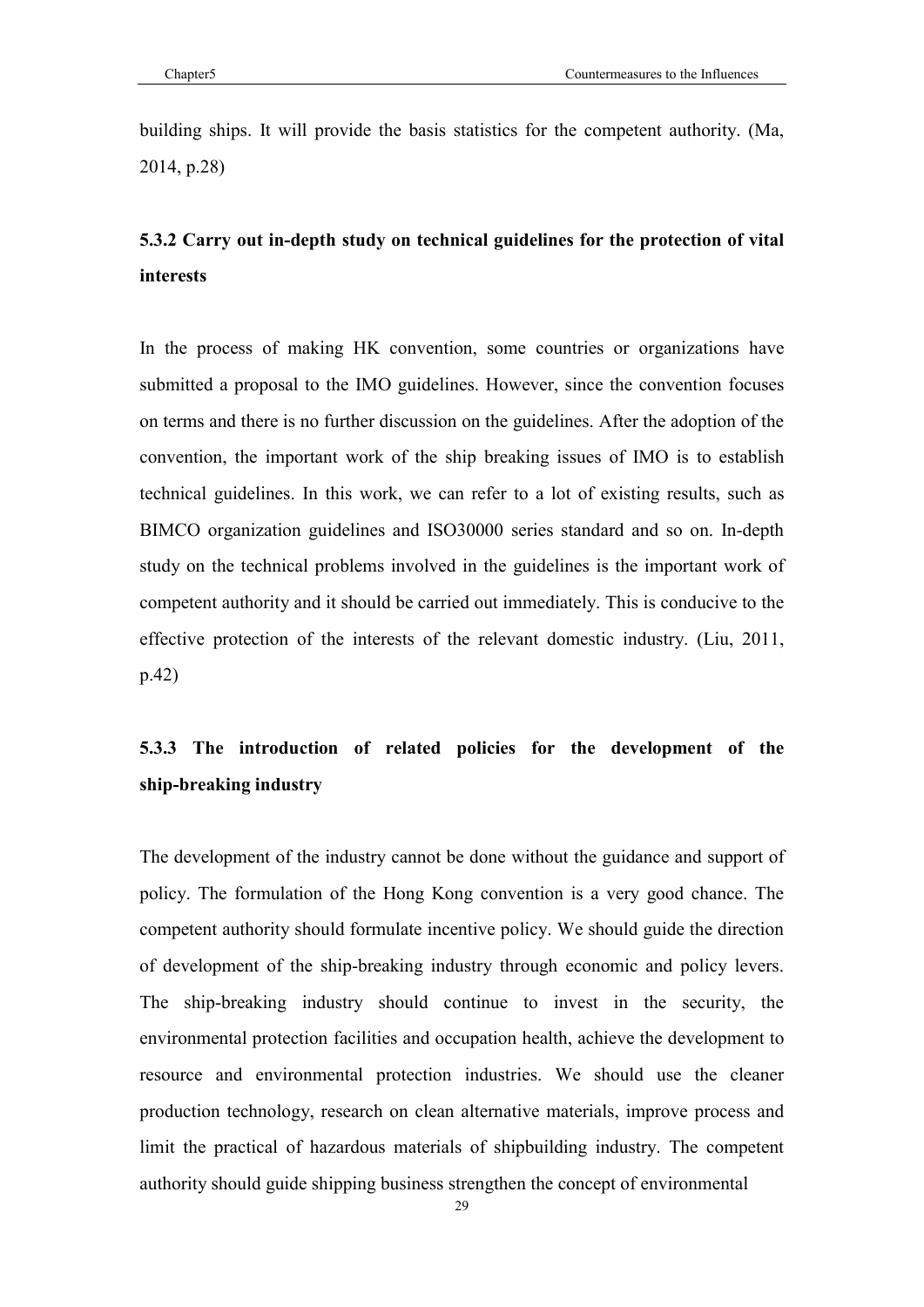protection; strengthen the consciousness of responsibility of security and environmental protection. (Yu, 2009, p.108)

#### **5.3.4 Improve and perfect legal laws and regulations for best performance**

Laws and regulations of ship-breaking in China are not perfect. It lacks of related technical standards and the implementation mechanism of our laws and regulations of ship-breaking. The competent authorities should improve the relevant laws and regulations in accordance with the requirements of the HK convention. It is necessary to refer to the relevant international guidelines for this work, contact the ship-breaking practical requirements. (Liu, 2011, p.34)

#### **5.3.5 Actively participate in international cooperation and exchange**

Cooperative communication is an important purpose of the HK convention. At present, there is a big gap between Chinese ship-recycling industry in safety, environment and occupation health and other aspects of the management level and the developed countries. The level of shipbuilding industry and supporting industry in the development and application of new materials is not high. We should participate in international cooperation and exchanges related to the HK convention actively. We should make full use of international exchange platform for the IMO dismantling work group and Shanghai International Maritime Forum, through organizing or participating in the IMO International Symposium on safety and environmental scrapping, learn from other countries or international organizations of the advanced technology and experience. (Liu, 2010, p.30)

#### **5.4 Countermeasures of the ship-breaking industry**

In view of the above problems listed in the chapter 4, a large number ship would be dismantled. The related parties should pay more attention to the problem of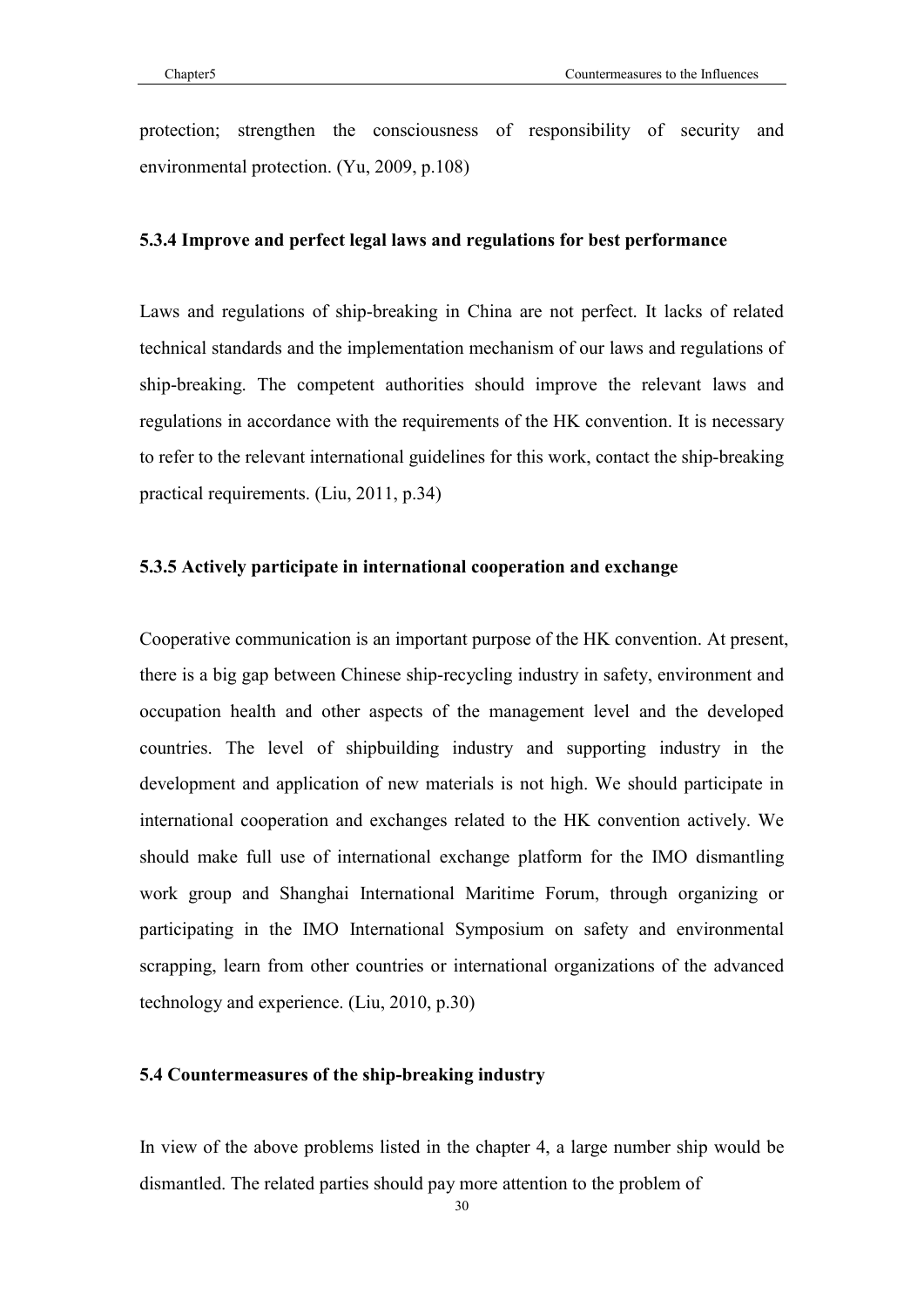environmental pollution. In order to effectively reduce the pollution caused by the ship-breaking, the ship-breaking industry can be considered in the following aspects.

#### **5.4.1 Establish and improve the related laws and regulations**

At present, the law and regulations involving ship-breaking in China is not perfect, which lacks of relevant technical standards and compliance with the execution mechanism of the requirements of the Convention. It cannot meet the requirements of the convention. The relevant departments should research on the construction of the related laws and regulations of ship-recycling activities according to the requirements of the Convention, referring to the related international guidelines and combined with the actual situation of Chinese ship-breaking industry, shipping industry and shipbuilding industry. (Jiang, 2014, p.4) The related departments also should actively explore the design, construction and operation of the ship standard and improve the management level of shipping.

#### **5.4.2 Strict control the standard of waste import ship**

The dismantling of ships inevitably produces harmful substances. However, we can reduce the number of harmful substances from the "source", such as the reduction of cargo residues, fuel residues and other harmful substances. The authorities can stipulate the "clean degree" of import ship strictly. We can ask the ships to clean the harmful substances before entering Chinese water area for dismantling. Especially, the liquid cargo and pump cabin should be cleaned before entering China for dismantling.

#### **5.4.3 Actively participate in international advanced technology**

The earliest modern ship-breaking industry is in Europe. At present, the Europe Union (EU) countries also have a small amount of ship-breaking business, which mainly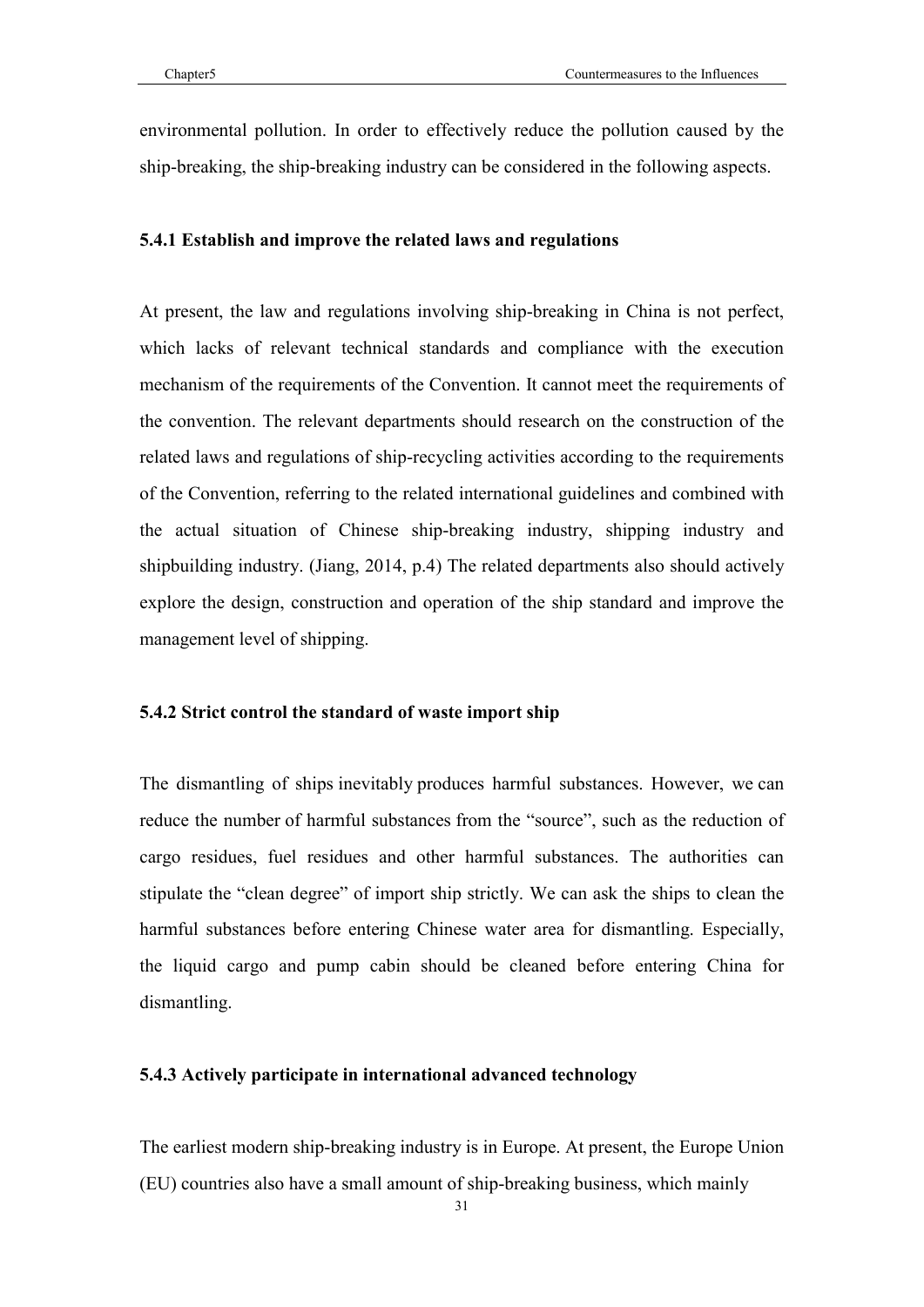engaged in dismantling the warship and government vessels. Some of Europe's ship-breaking enterprises have to focus on recycling equipment and technology development of safety and environmental protection, especially in the incineration and degradation of harmful substances. In order to alleviate the pressure of ship dismantling of the EU countries, the EU has provided technical assistance to South Asia countries. The advanced technology and best practices have been transferred. Domestic shipping firms should learn the experience of other countries and enterprises and share international advanced technology and experience of dismantling, which would help us to minimize the pollution caused by ship in a short time.

#### **5.4.4 Encourage enterprises to meet the requirements of the Convention**

The domestic ship enterprise itself has inherent power to meet the requirements of the convention. If the ship-recycling companies meet the requirements of the Convention, some international big ship owner would glad sale their ships to them. The state should establish the corresponding incentive measures. The ship-breaking industry center transfer from Japan, Hong Kong region to South Korea and Taiwan, which ultimately transfer to the mainland of China and South Asia since the 1960s (Jiang, 2014, p.4) of last century. It is not difficult to find that the ship-breaking industry center transfer is connecting closely with economic development level. Actually, it is related with regional labor costs and environmental costs. From the analysis of the price of scrap ship, the cost of domestic ship-breaking enterprises is far higher than that of the South Asian countries. This situation requires the state give financial subsidies to enterprises to meet the requirements of the Convention. China should give appropriate preferential tax to ship-recycling companies or establish domestic ship-breaking funds to support them living in a good condition.

#### **5.4.5 Strengthen the supervision to the final disposal of harmful substances**

32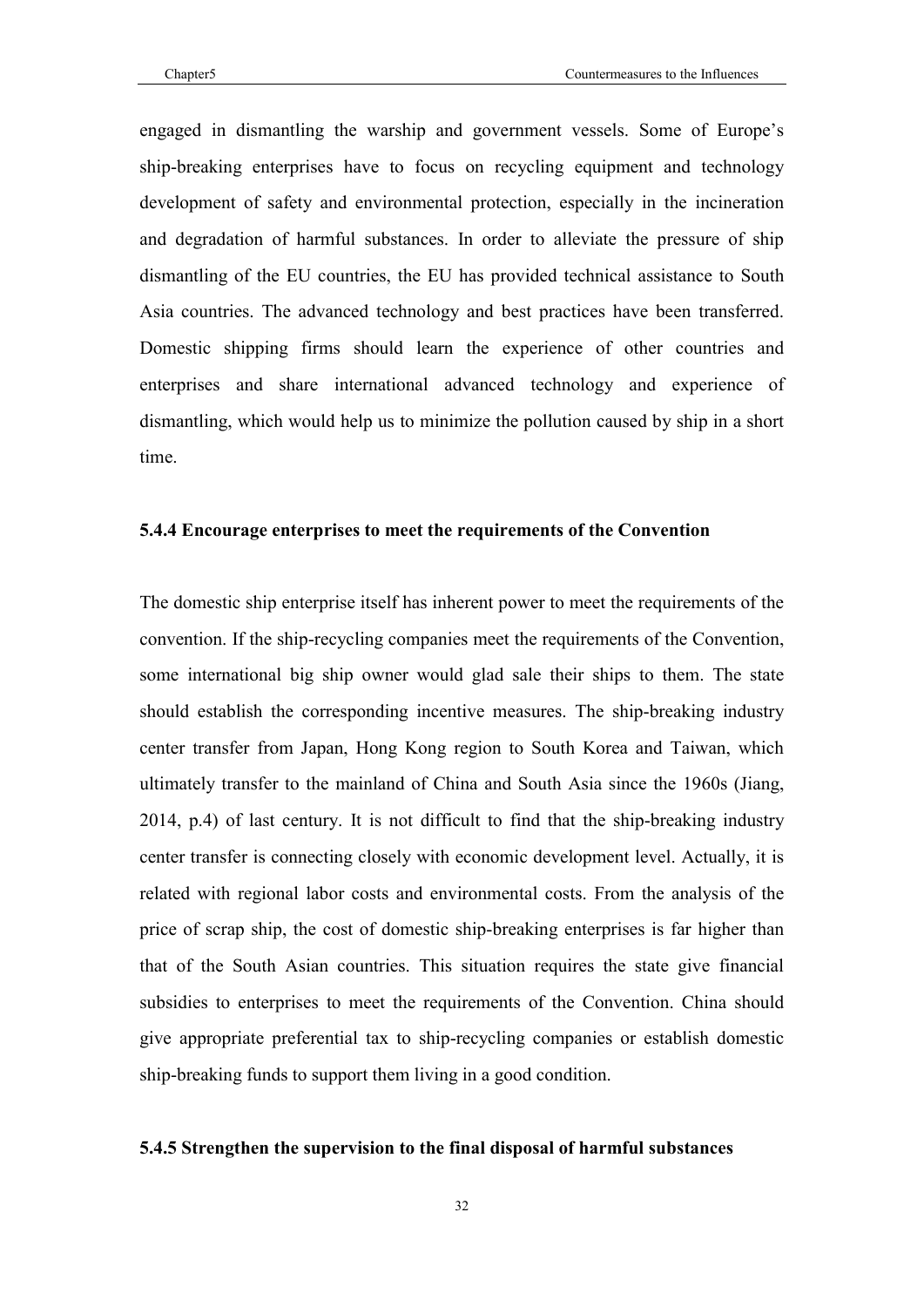The Convention does not give the standards and styles about the ultimate disposal of harmful substances after disassembled, such as separation, incineration, decomposition and landfill. However, the Convention only requires these behaviors to meet the requirements of their own country. China's "marine environmental pollution prevention and control of the ship management regulations" also stipulates that the scrapping facilities should deal with ship dismantling pollutants in accordance with state regulations. There is also a corresponding standard treatment of these harmful substances in our country, such as "hazardous waste landfill pollution control standard", "hazardous waste incineration pollution control standards", "marine pollutant emission standards" etc. It is very important to ensure that harmful substances are disassembled according to the requirements of the process. Ship-breaking facilities should establish traceability records of hazardous substances in accordance with MEPC.210 (63). (Shi, 2013, p.72) The species, quantity, processing methods and evidence shall be recorded in order to ensure that the competent authorities can supervise the traceability of harmful substances. The competent authorities should strengthen supervision on record and the actual operation.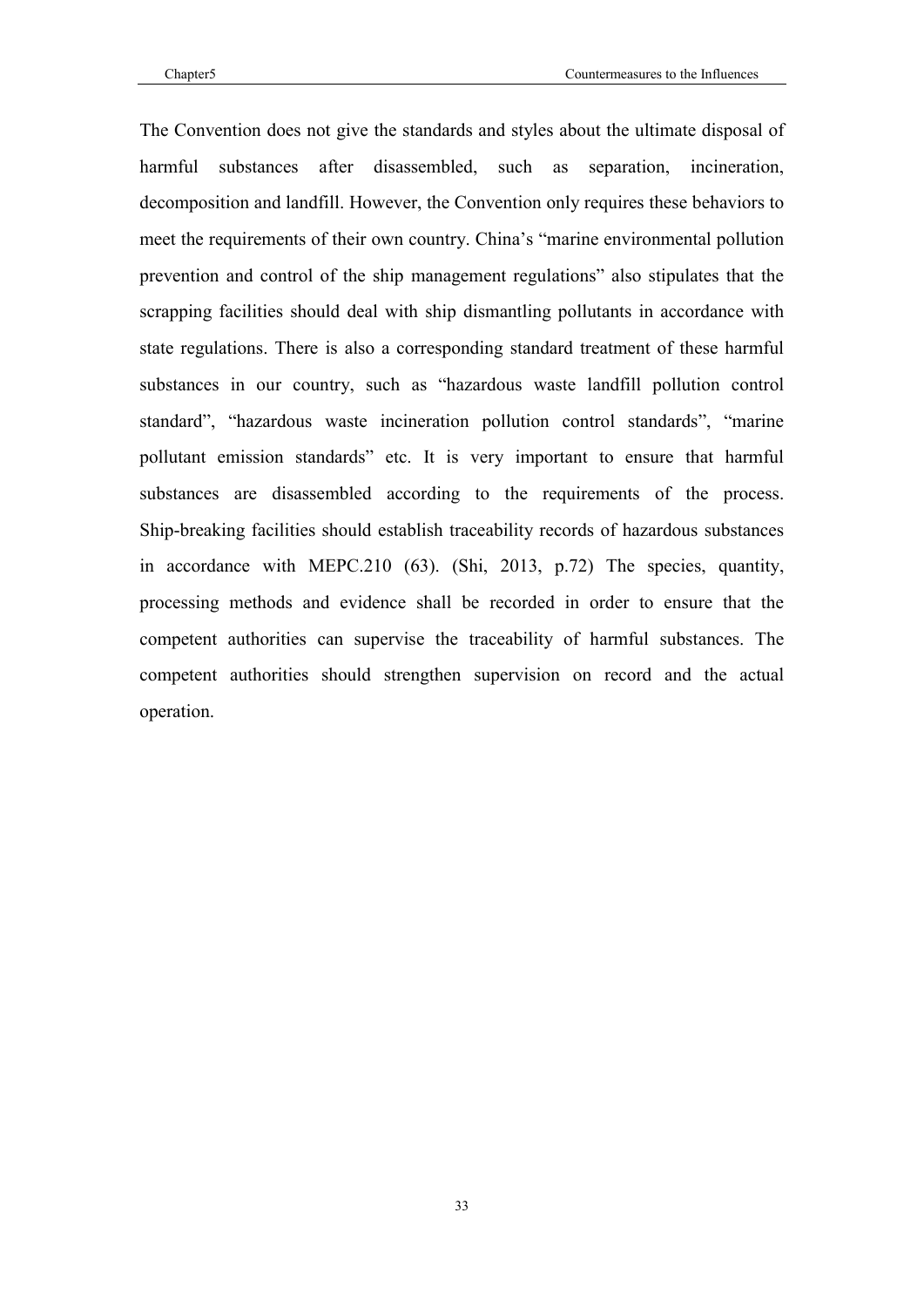#### **Chapter 6 Conclusion**

The introduction of "Hong Kong International Convention for the Safe and Environmentally Sound Recycling of Ships 2009" is the inevitable requirement for the development of shipping industry. The parties involved in the production process have experienced different stages of design, construction, survey, operation and dismantling.

The author introduces the status of ship-breaking industry in China and other countries, expounds the gap between China and the world advanced level of ship-recycling. The background, key problems and requirements of Hong Kong Convention also are discussed in detail. Through the discussion, the author analyzes the important influence of Hong Kong Convention on China's shipbuilding industry, the shipping industry, ship-recycling industry and competent authority. In the fifth chapter, the author puts forward relevant countermeasures. These countermeasures may provide some reference and help to the development of ship-breaking industry in China.

Although there are many difficulties in the development ship-breaking industry, however, Chinese ship-breaking industry is beneficial from the development of Hong Kong Convention. China has opportunity to be one of the biggest countries of ship-breaking industry by virtue of their own advantages and to achieve sustainable development of ship-recycling industry.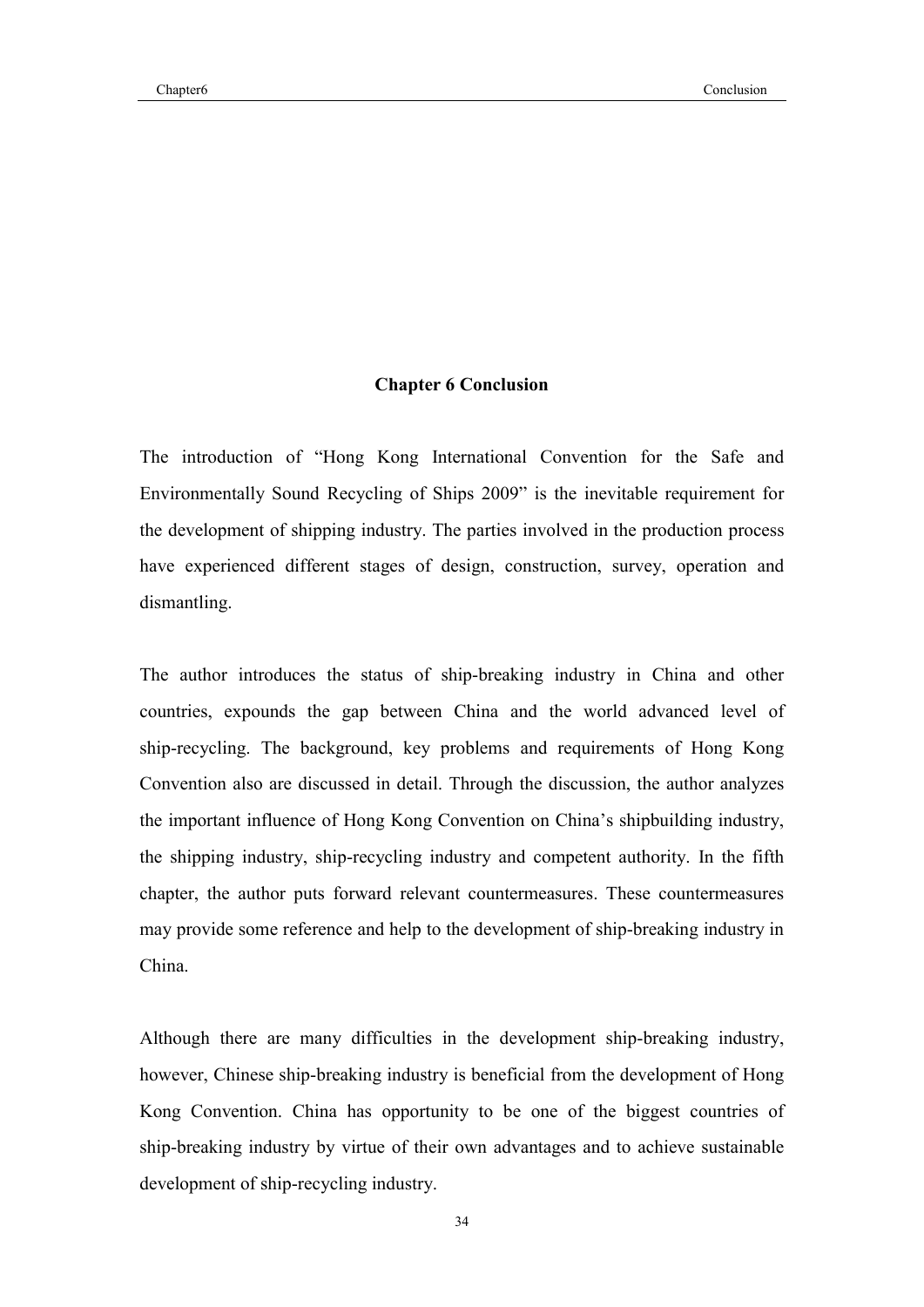#### **REFERENCES**

All4ship. (2014). World ship-breaking industry pattern changed. Retrieved 7 May 2015 from the World Wide Web:

[http://www.all4ship.com/?m=news&s=](http://www.all4ship.com/?m=news&s=newsd&id=33452)newsd&id=33452

CBIW. (2012). China ship-breaking industry accounted for 20 percent of the world. Retrieved 5 May 2015 from the World Wide Web:

[http://www.askci.com/news/20130523/11](http://www.askci.com/news/20130523/11324183707363.shtml)324183707363.shtml

CNSA. (2014). China ship-breaking industry economic operation situation review (2012-2014). Retrieved 6 May 2015 from the World Wide Web:

[http://www.cnsa.com.cn/news.p](http://www.cnsa.com.cn/news.php?classid=32)hp?classid=32

General Specification for Green Ship-breaking, Retrieved May 8 1930 from the World Wide Web:

[http://wiki.eworldship.com/index.ph](http://wiki.eworldship.com/index.php?doc-view-4616)p?doc-view-4616

- Jiang, F.L. (2014). China how to prevent the pollution from ship recycling industry after the ship recycling convention adopted. *Marine Technology,* 4, 1-4.
- Liu, H.Q. (2011). The influences on ship-breaking industries of China. *Journal of Wuhan Institute of Shipbuilding Technology,* 4, 32-34.
- Liu, P. (2010). Research and analysis of maritime supervision countermeasure in green ship recycling. *World Shipping,* 6, 28-30.
- Liu, Z.G. & Sun, Y.M. (2011). The research on green ship-breaking. *Standardization Engineer,* 2, 41-49.
- Lv, A.Q. (2010). The influence and countermeasure of the Hong Kong Convention. *Marine Technology,* 1, 67-69.
- Ma, R.P. (2014). *How to effectively play the role of a competent authority in the process of ship recycling under the HK Convention.* Unpublished master's thesis, Dalian Maritime University, Dalian, China.
- Marine Environmental Protection Law, Retrieved May 8 2200 from the World Wide Web:

[http://china.findlaw.cn/fagui/p\\_](http://china.findlaw.cn/fagui/p_1/340273.html)1/340273.html